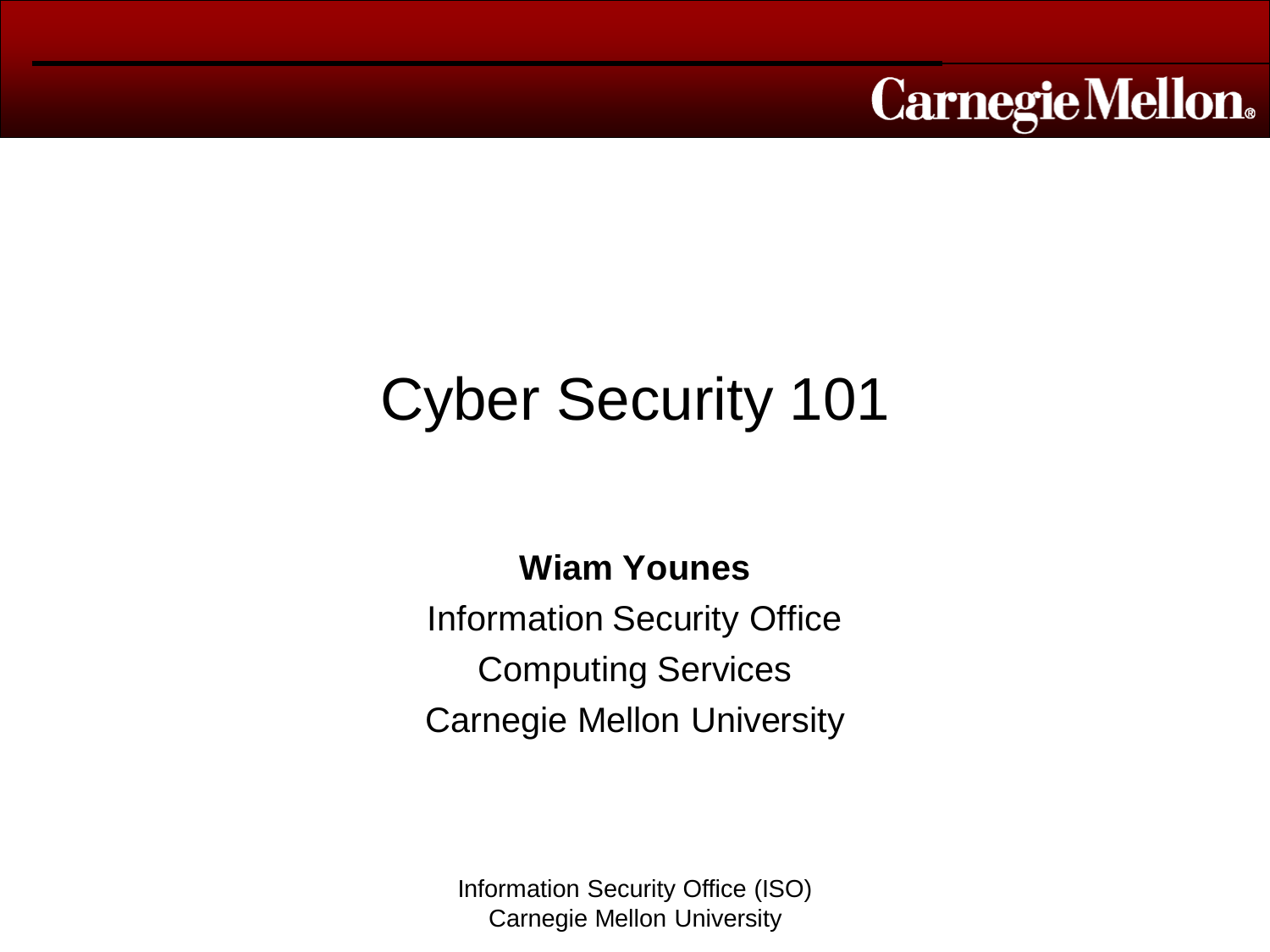Cyber Security is a set of principles and practices designed to safeguard your computing assets and online information against threats.

**Carnegie Mellon.** 



Information Security Office (ISO) Carnegie Mellon University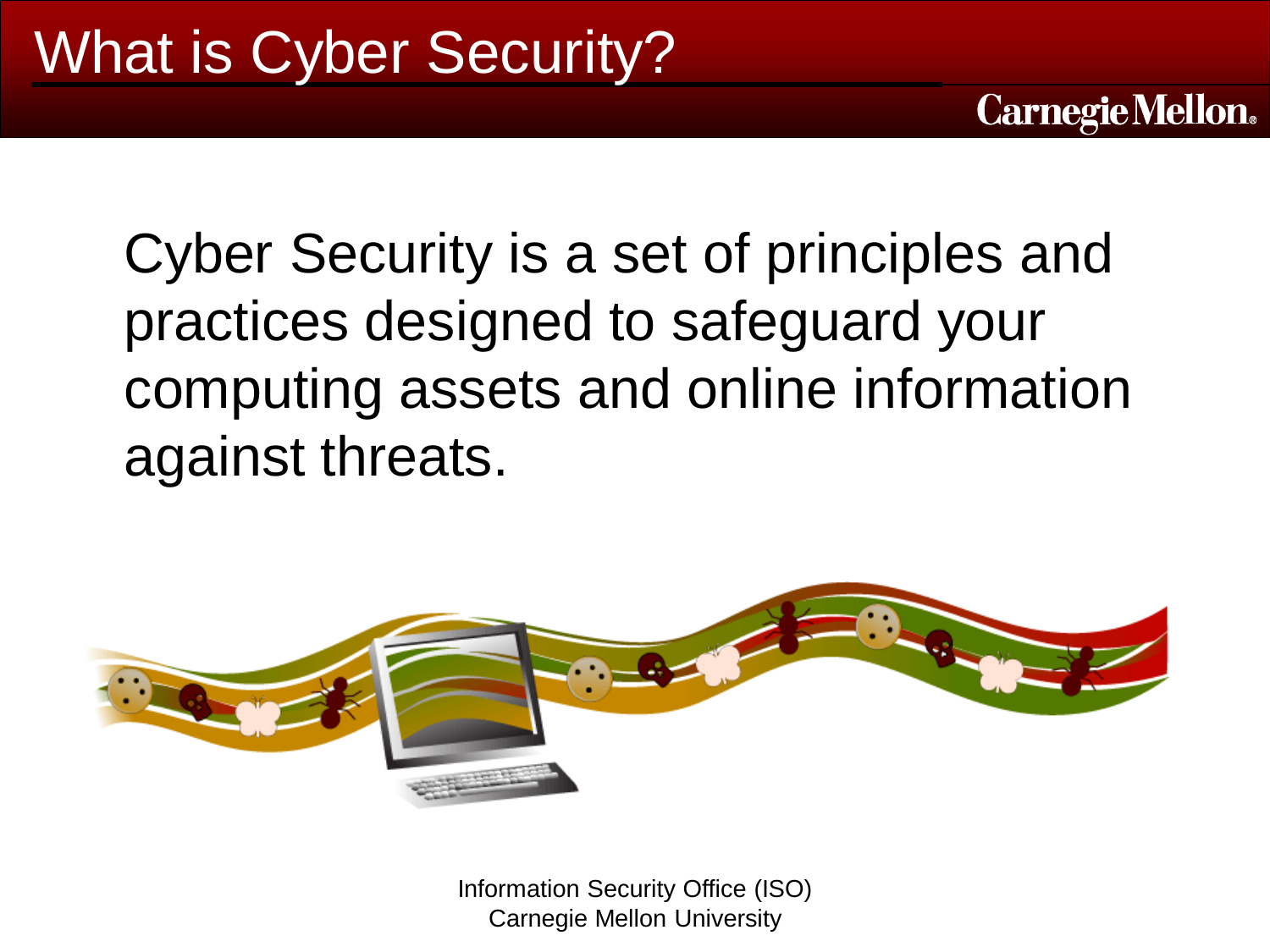### So, what does it mean?

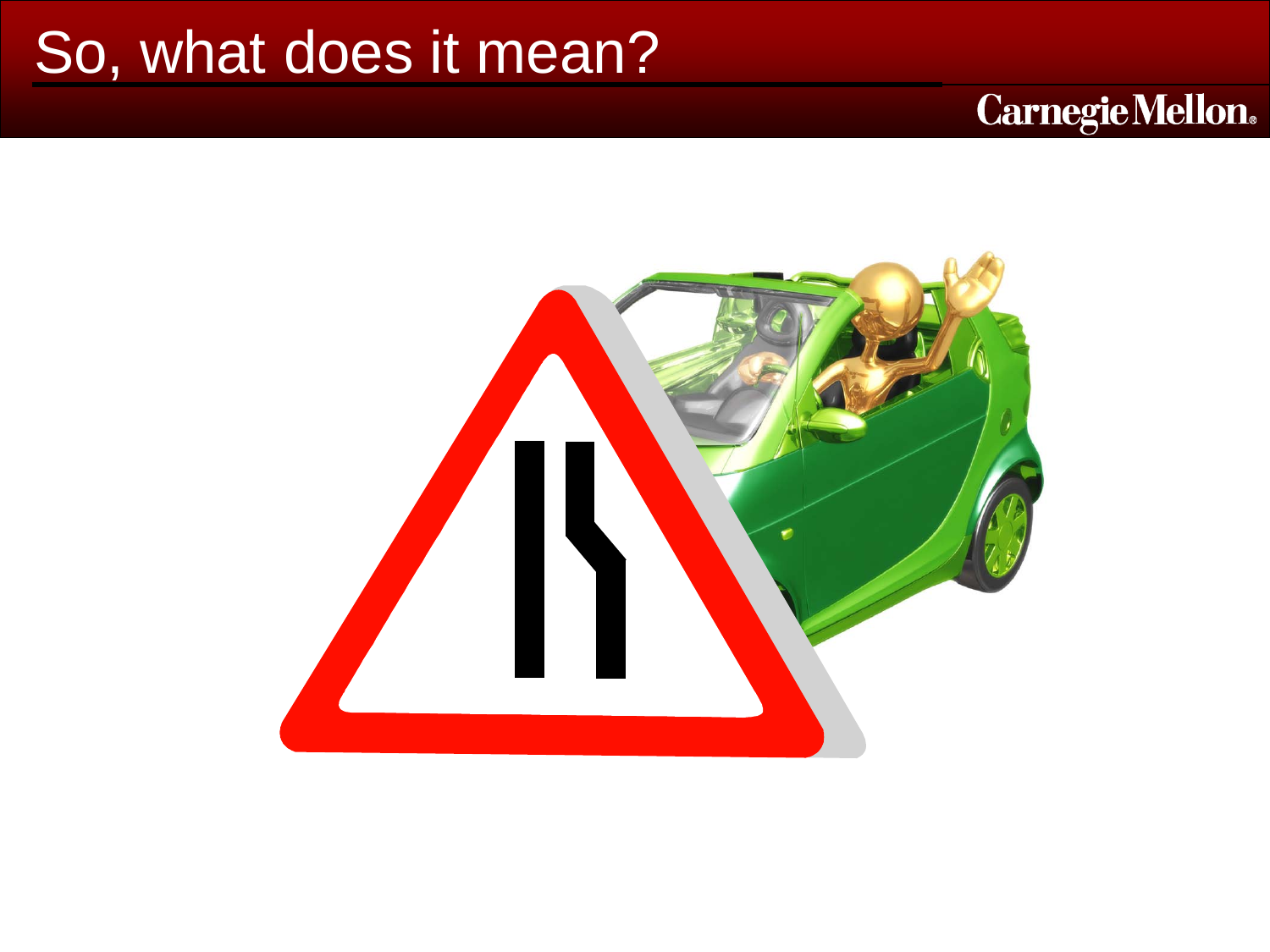End-users are the last line of defense. As an end-user, you;

- 1. Create and maintain password and passphrase
- 2. Manage your account and password
- 3. Secure your computer
- 4. Protect the data you are handling
- 5. Assess risky behavior online
- 6. Equip yourself with the knowledge of security guidelines, policies, and procedures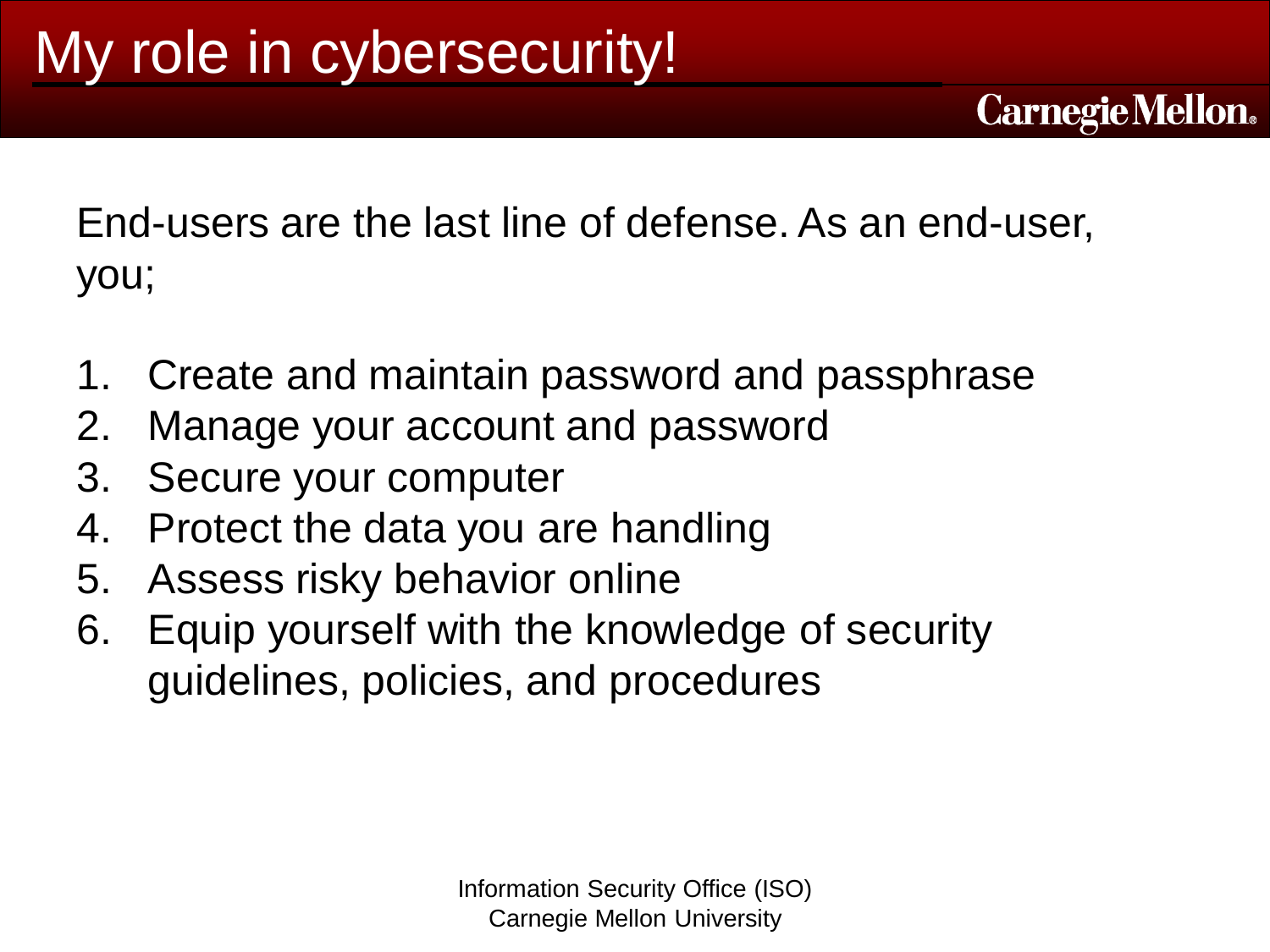### Security Threats

**Intrusion – Unauthorized individuals trying to gain access to computer systems in order to steal information** 

**Carnegie Mellon.** 

Virus, Worm, Trojan Horse (Malware) – programs that infect your machine and carry malicious codes to destroy the data on your machine or allow an intruder to take control over your machine

Phishing – The practice of using email or fake website to lure the recipient in providing personal information

Spyware – software that sends information from your computer to a third party without your consent

Spam – programs designed to send a message to multiple users, mailing lists or email groups

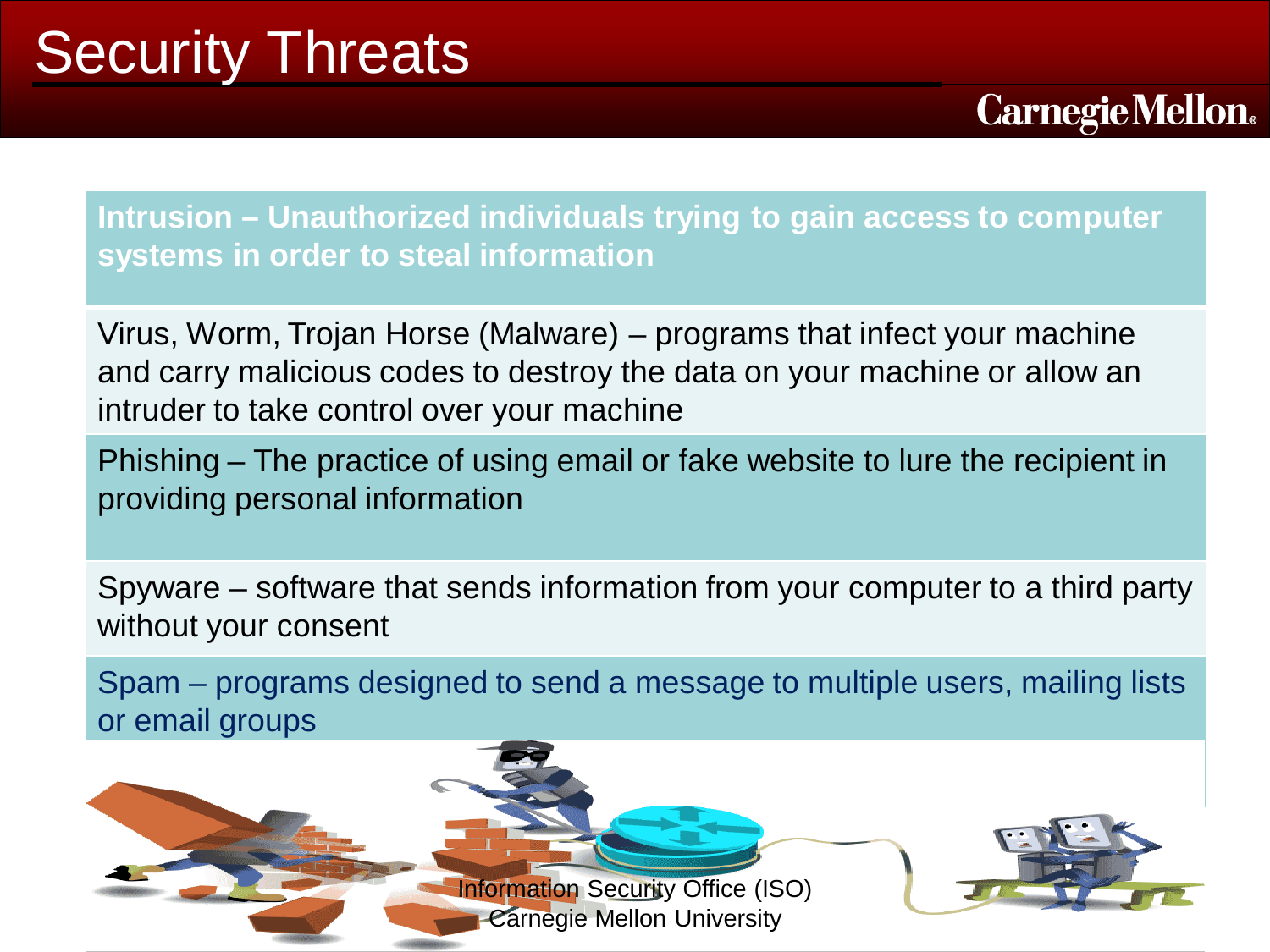## Security risks

### **Carnegie Mellon.**

- Compromised Personally Identifiable Information (PII); *PII data refers to name, SSN, D. Licenses, bank accounts*
- Identity Theft- computer intruders intent on stealing your personal information to commit fraud or theft
- The use of unsecure settings of Peer to Peer File Sharing applications.
- Compromised computer; A computer experiencing unexpected and unexplainable
	- Disk activities
	- Performance degradation
	- Repeated login failure or connections to unfamiliar services
	- Third party complaint of a suspicious activity

Or a stolen or lost computer<br>Information Security Office (ISO) Carnegie Mellon University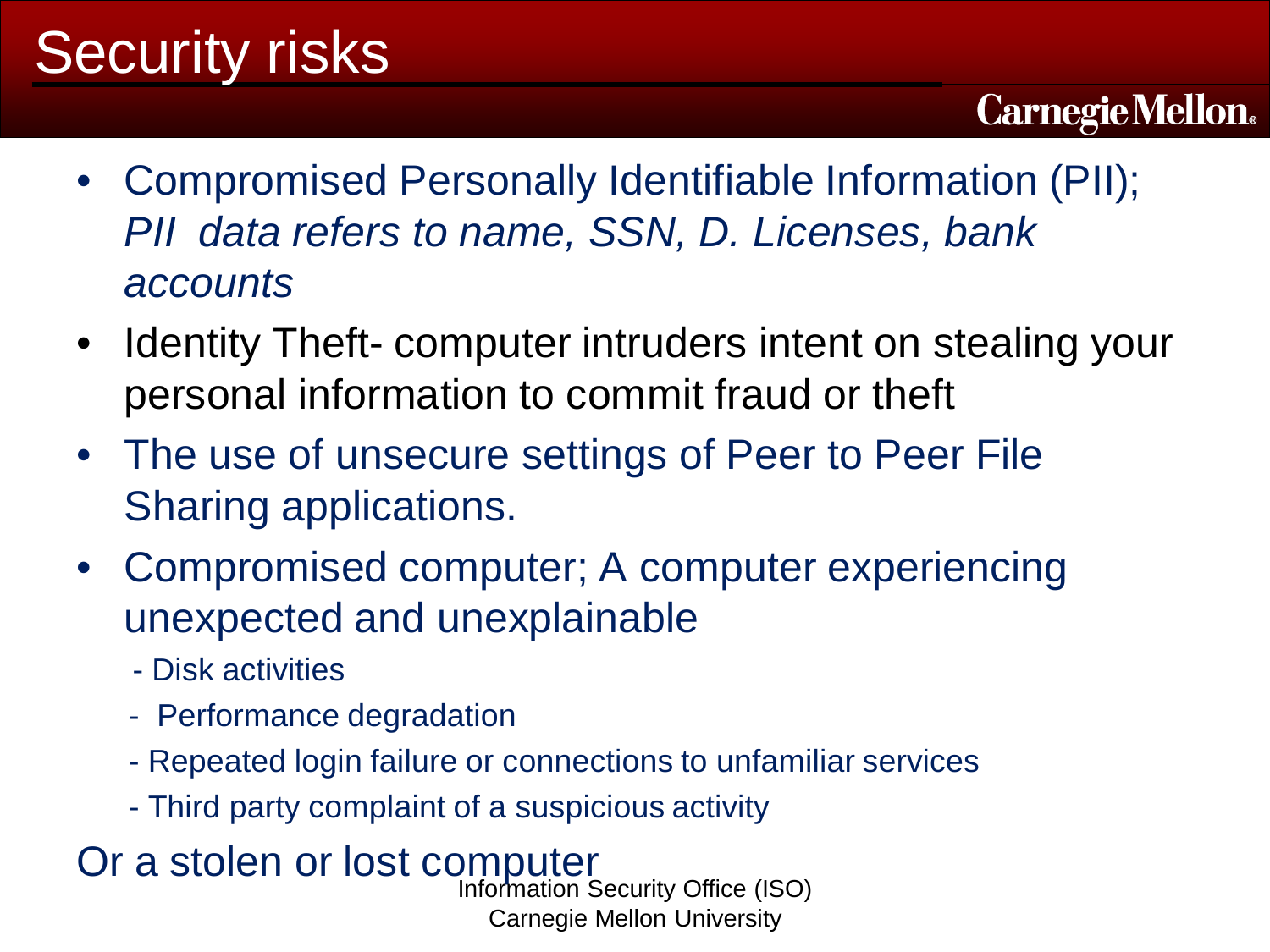Questions:

• How would you know whether an email sent to you with an attachment is free from viruses?

- How do you secure sensitive data you send via email?
- What steps would you take to secure your computer from malware?
- What does the phrase" safely manage your password" mean to you?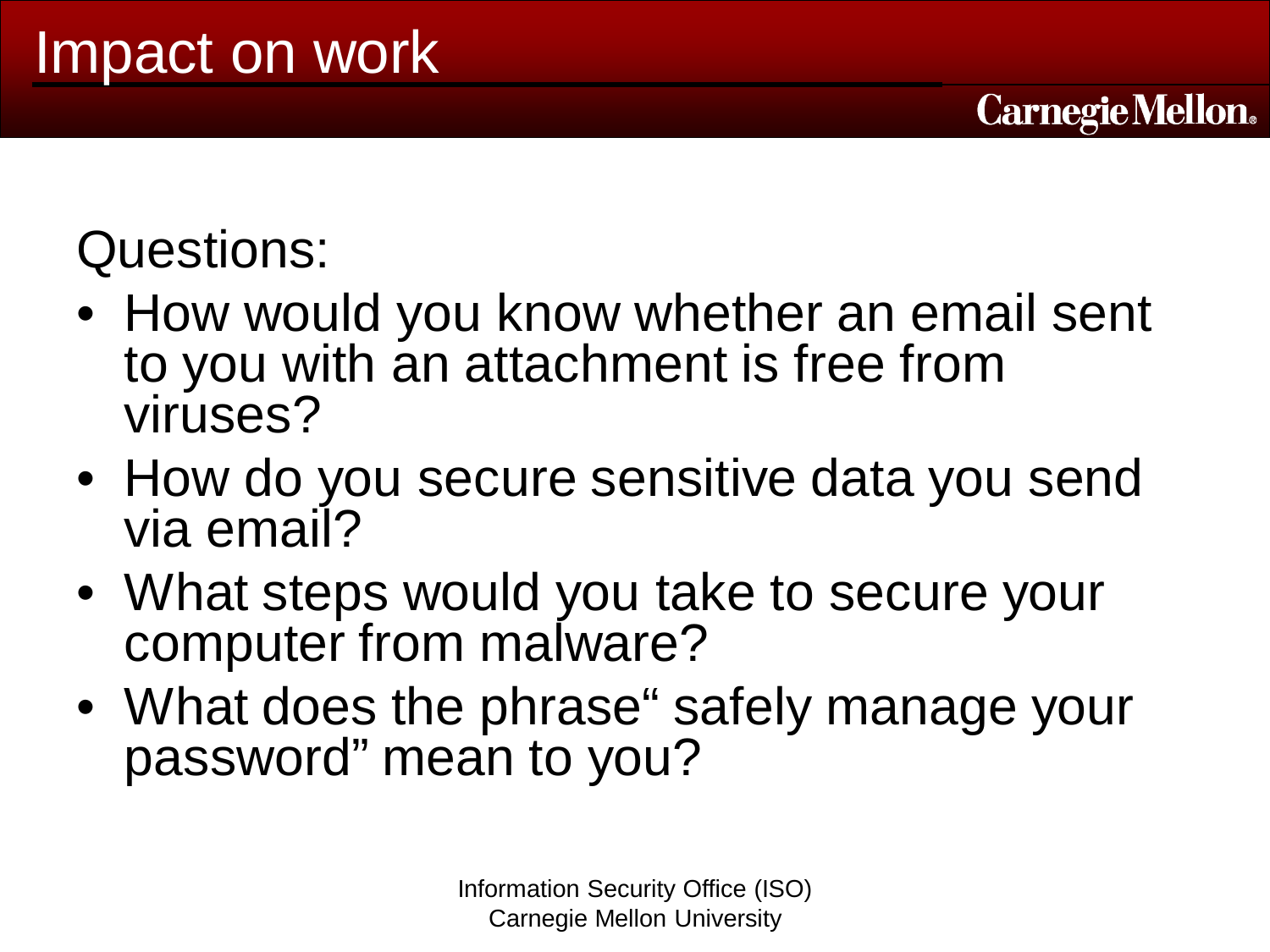- 1. Safely mange your password
- 2. Safely manage your email account
- 3. Secure your computer
- 4. Protect the data you are handling
- 5. Avoid risky behavior online
- 6. Be aware of security guidelines, policies, and procedures

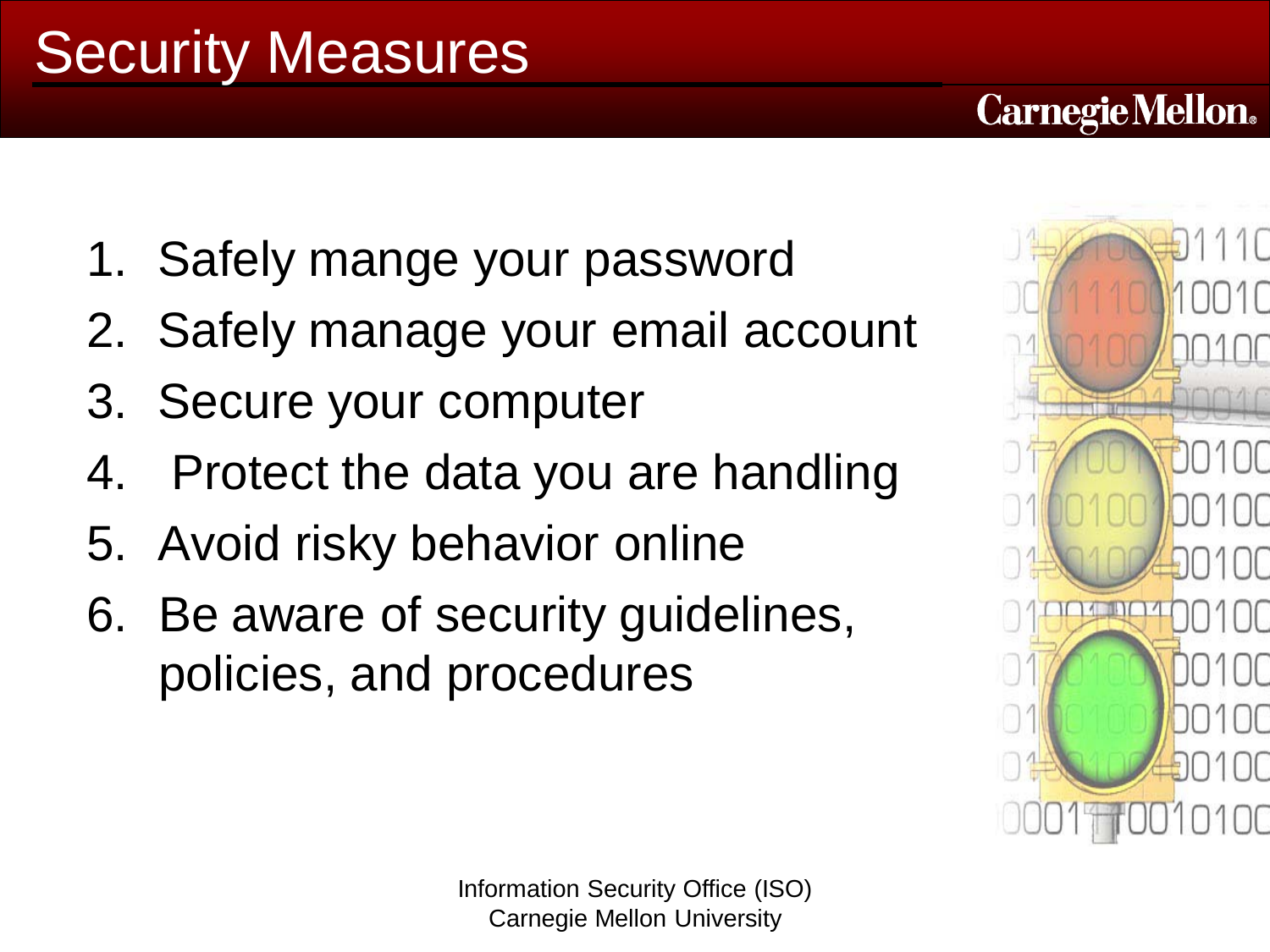### Safely manage your password

• Create and maintain a strong password

- Consider using a passphrase
- Avoid sharing your password with any one
- Avoid reusing the same password for multiple accounts

**Carnegie Mellon.** 

- Avoid storing your password where others can see it, or storing it electronically in an unencrypted format (e.g. a clear text file)
- Avoid reusing a password when changing an account password
- Do not use automatic logon functionality

Please refer to Carnegie Mellon guidelines for password management [http://www.cmu.edu/iso/governance/guidelines/password-](http://www.cmu.edu/iso/governance/guidelines/password-management.html)<br>[management.html](http://www.cmu.edu/iso/governance/guidelines/password-management.html)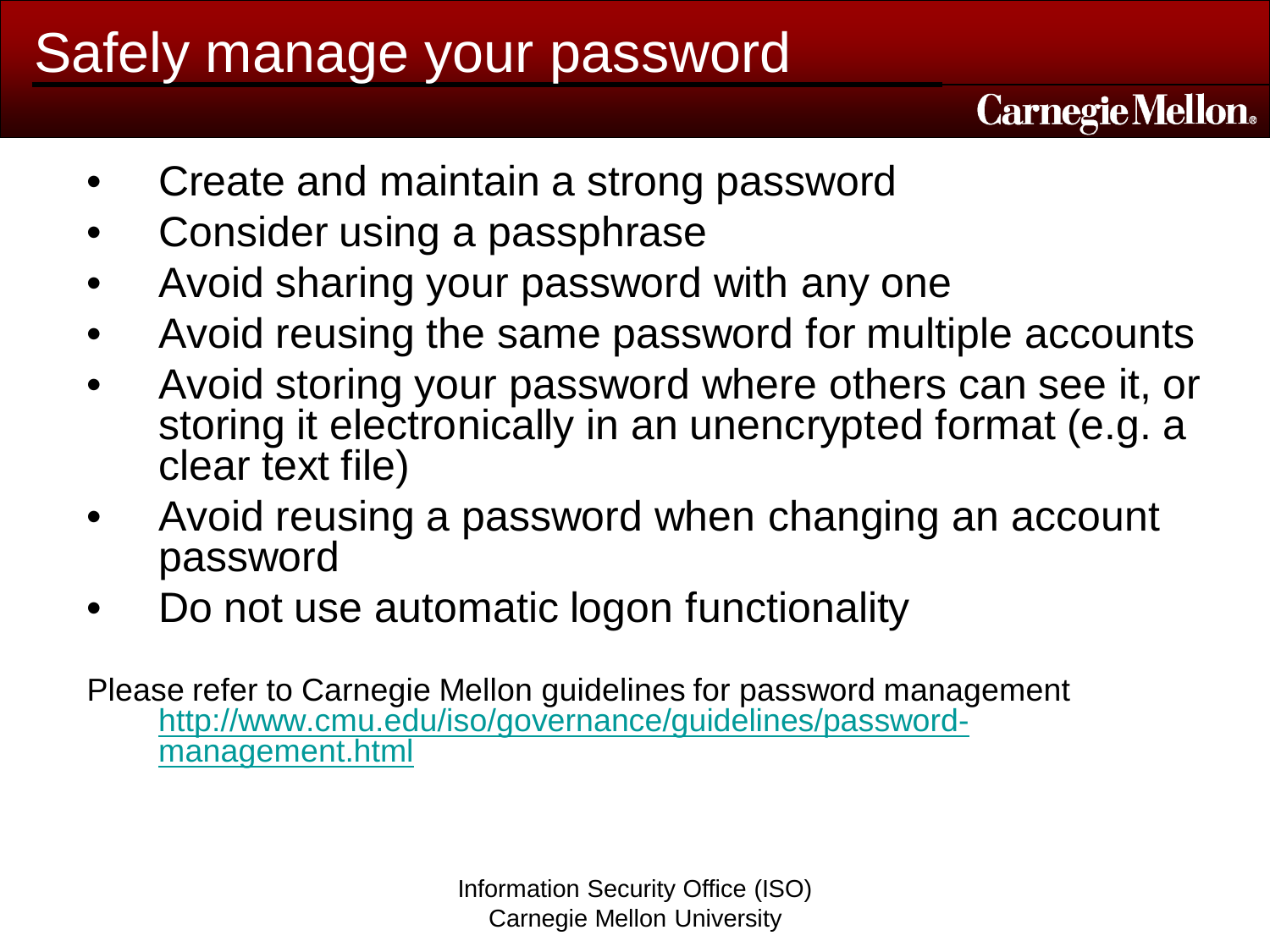### Safely manage your email account

**Carnegie Mellon.** 

- All "university business" correspondence should be sent from an official CMU email address
- Avoid using personal accounts for business workflow
- Save personal messages in a designated folder
- Organize your email and files by project or work type
- Request additional file storage for projects with large number of files
- Avoid opening attachments from an untrusted source
- Avoid clicking on links in an email from an untrusted source
- Avoid providing your user ID and password or other confidential information in an email or in a response to an email
- Save copies of important outgoing email
- Be wary of email phishing scams

For more information on email account management, please visit Carnegie Mellon Computing Services, Accounts [www.cmu.edu/computing/accounts](http://www.cmu.edu/computing/accounts)

> Information Security Office (ISO) Carnegie Mellon University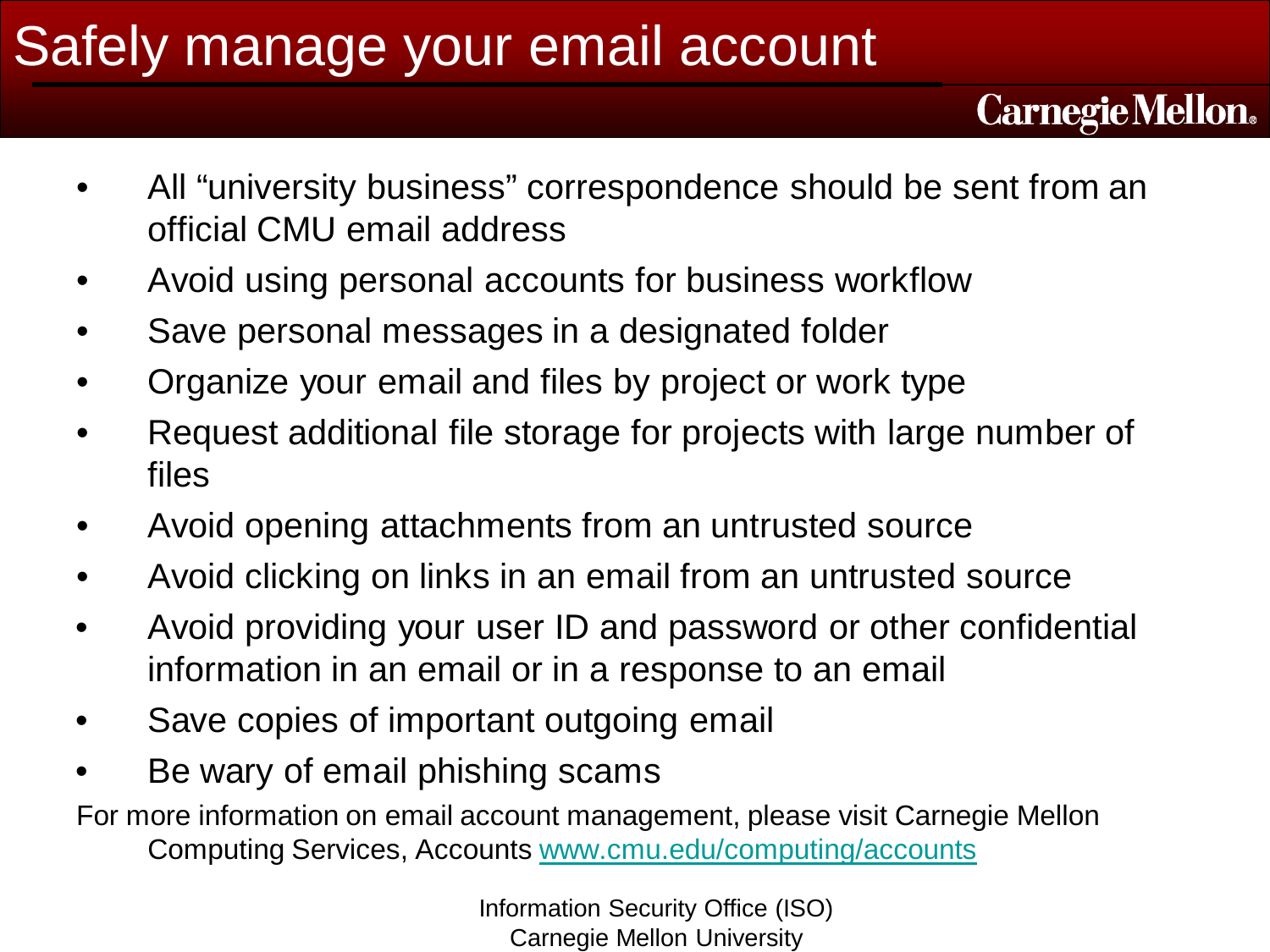- Lock your computer when not attended
- Log off or shutdown when going home
- Disconnect your computer from the wireless network when using a wired network
- Patch and update your operating system
- Install and update your anti-virus and anti-malware with the latest security definitions
- Create a unique user ID when sharing a computer with others
- Enable pop-up blocker on your browser
- Make an informed and rational decision prior to installing or downloading software on your computer
- Lock your office when you leave

Information Security Office (ISO) Carnegie Mellon University

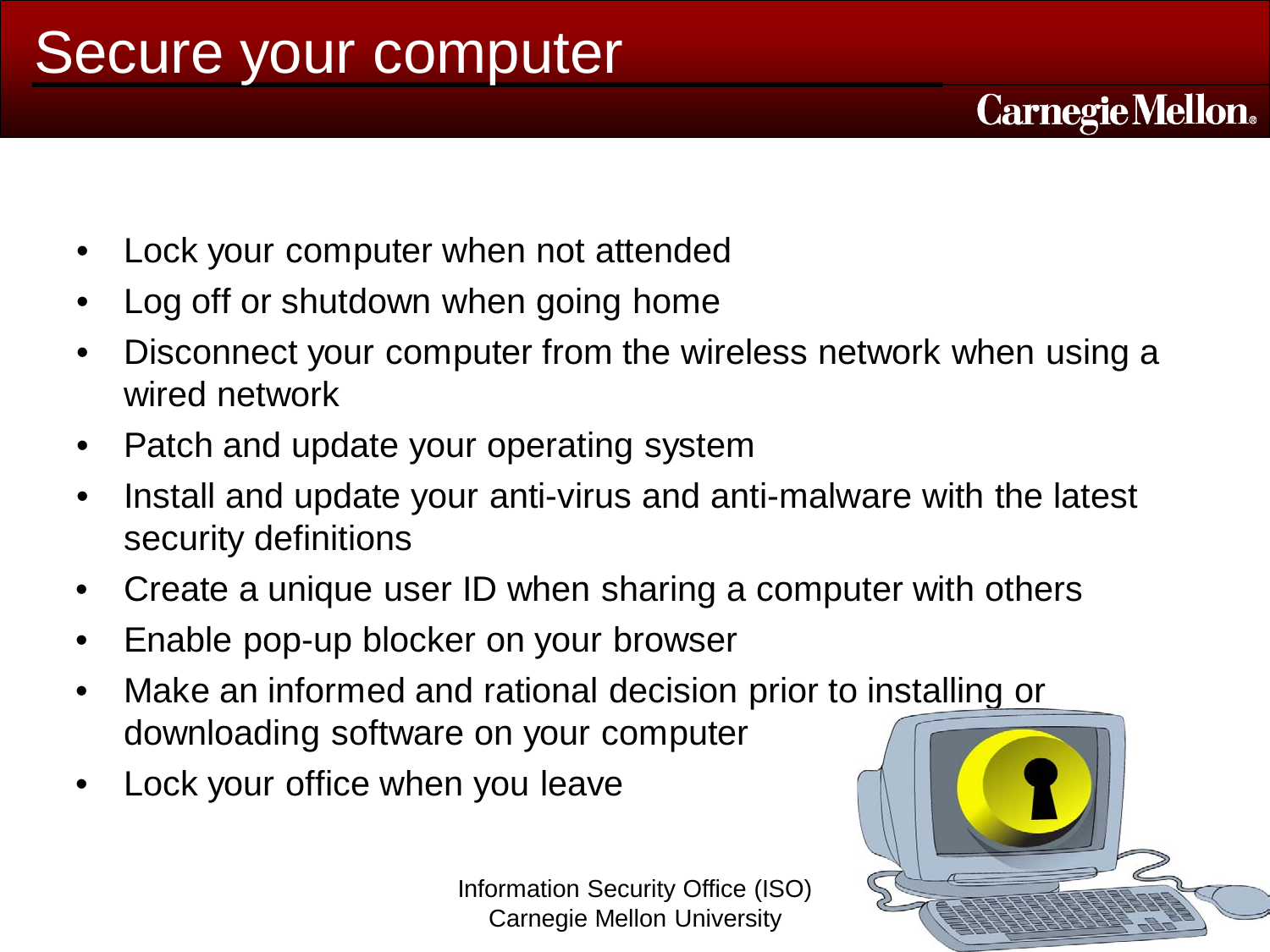### Protect the data you are handling - 1

- Understand the type of data stored on your machine.
- Avoid storing personally identifiable information (PII) on local storage devices, e.g. laptop, USB, hand-held computers
	- *-* Use Identity Finder to review, remove or redact PII data
	- Keep any PII data that you need for work process on a centrally managed, secure file system.
- Pay attention to the following when you have to email sensitive data:
	- Encrypt the data

<http://www.cmu.edu/computing/doc/security/encrypt/>

- Set password controls
- Send the document password in a separate email
- Ensure that the recipient has a need for the sensitive data

Information Security Office (ISO) Carnegie Mellon University

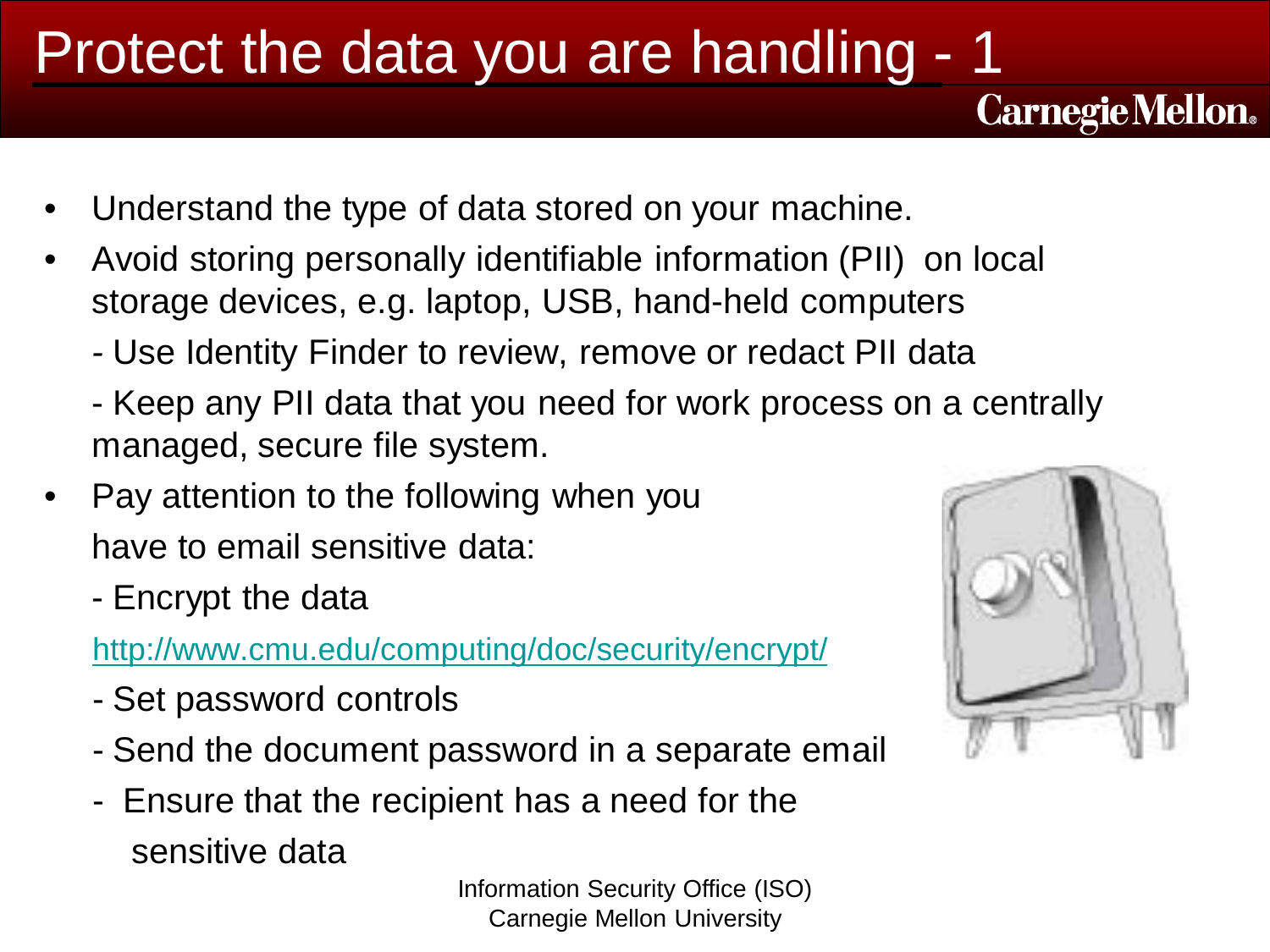### Protect the data you are handling - 2

- Back up your data regularly
- Be cautious when disposing data
- Segregate your personal files from your business files

**Carnegie Mellon.** 

- Organize your files by project or work type
- Make sure to securely delete data from systems before disposal when replacing or upgrading your computer.

To do so, please follow the ISO guidelines for Data Sanitization & Disposal at [www.cmu.edu/iso/governance/guidelines/data-sanitization.html](http://www.cmu.edu/iso/governance/guidelines/data-sanitization.html)

> Information Security Office (ISO) Carnegie Mellon University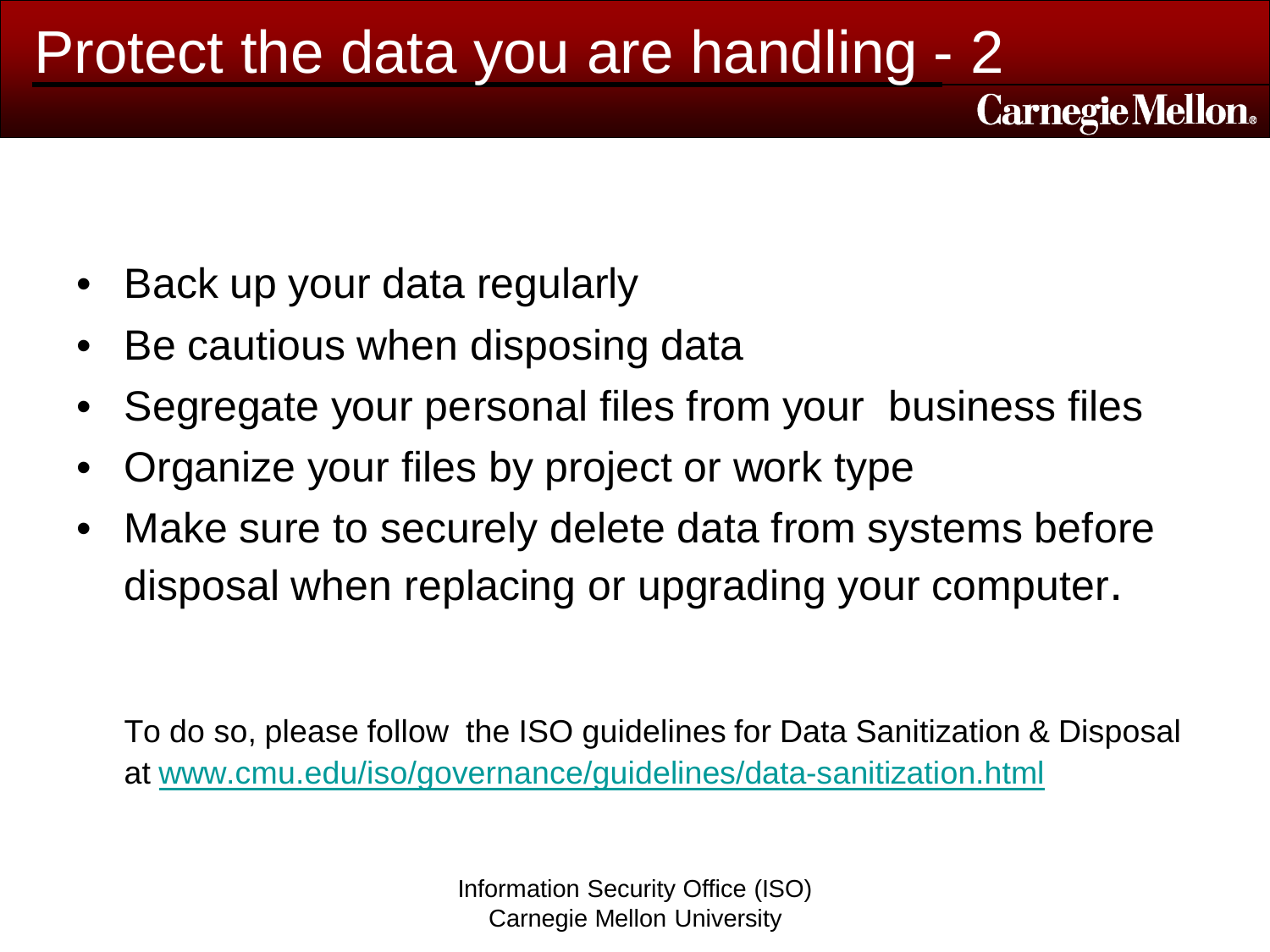## Avoid risky behavior online

- Be wary of phishing scams
- Be cautious when handling attachments and links in email, chatrooms or instant messages (IM)

**Carnegie Mellon.** 

- Avoid responding to questions via pop-up windows, or click on links in a pop-up window
- Be cautious when using Peer to Peer File Sharing applications.

[www.cmu.edu/computing/doc/security/faqpeer.html](http://www.cmu.edu/computing/doc/security/faqpeer.html)

[www.cmu.edu/iso/aware/P2P/](http://www.cmu.edu/iso/aware/P2P/)

• Be cautious when browsing the web. One spelling mistake can direct you to undesired websites

> Information Security Office (ISO) Carnegie Mellon University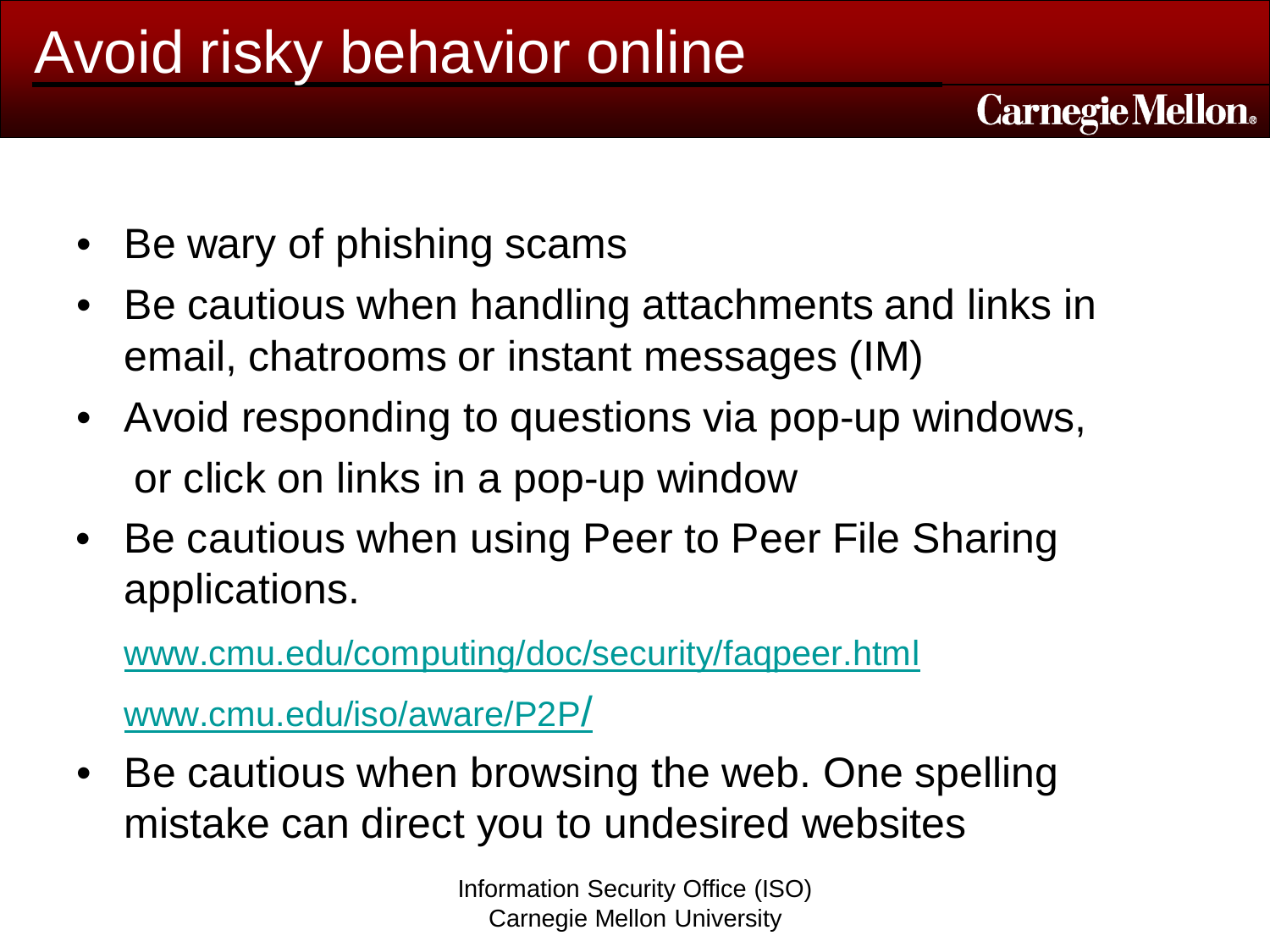### **Guidelines**

• Guidelines for Appropriate Use of Administrator Access

**Carnegie Mellon.** 

- Guidelines for Bulk Email Distribution
- Guidelines for Copyright Violations
- Guidelines for Data Sanitization and Disposal
- Guidelines for Data Protection
- Guidelines for Mobile Device Security and Usage
- Guidelines for Password Management
	- **Guidelines for E-Discovery and Litigation Hold**

<http://www.cmu.edu/iso/governance/guidelines/index.html>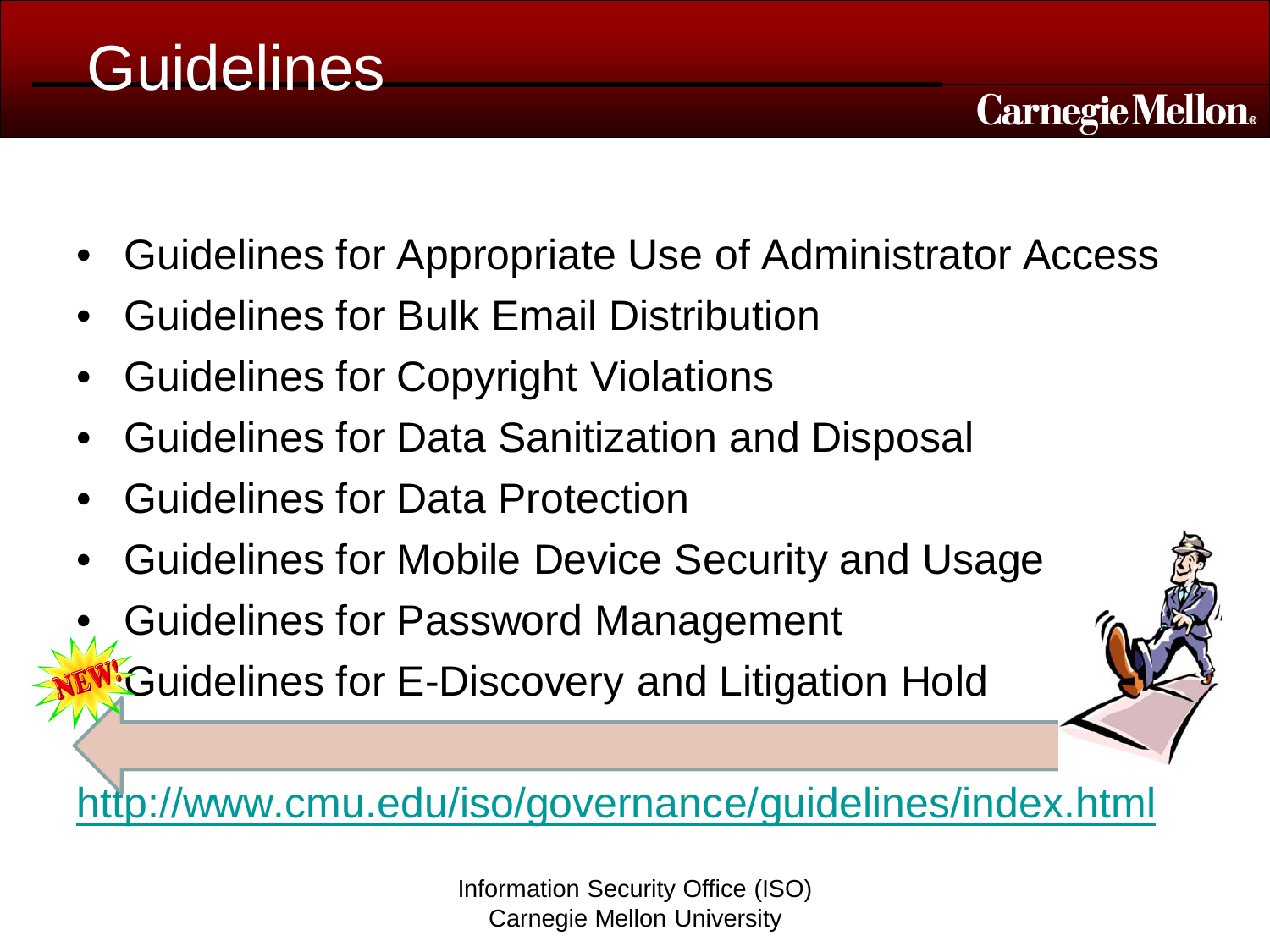## Policies and Procedures

### **Please review the following polices and procedures:**

- Information Security Policy [http://www.cmu.edu/iso/governance/policies/information-](http://www.cmu.edu/iso/governance/policies/information-security.html)<br>[security.html](http://www.cmu.edu/iso/governance/policies/information-security.html)
- Carnegie Mellon Computing Policy <http://www.cmu.edu/policies/documents/Computing.htm>
- Procedure for Responding to a compromised computer [http://www.cmu.edu/iso/governance/procedures/compromised-](http://www.cmu.edu/iso/governance/procedures/compromised-computer.html) [computer.html](http://www.cmu.edu/iso/governance/procedures/compromised-computer.html)
- Procedure for Employee Separation [http://www.cmu.edu/iso/governance/procedures/employee-](http://www.cmu.edu/iso/governance/procedures/employee-separation.html)<br>[separation.html](http://www.cmu.edu/iso/governance/procedures/employee-separation.html)
- Procedure for Requesting Access to Network Data and Research <http://www.cmu.edu/iso/governance/procedures/net-data.html>



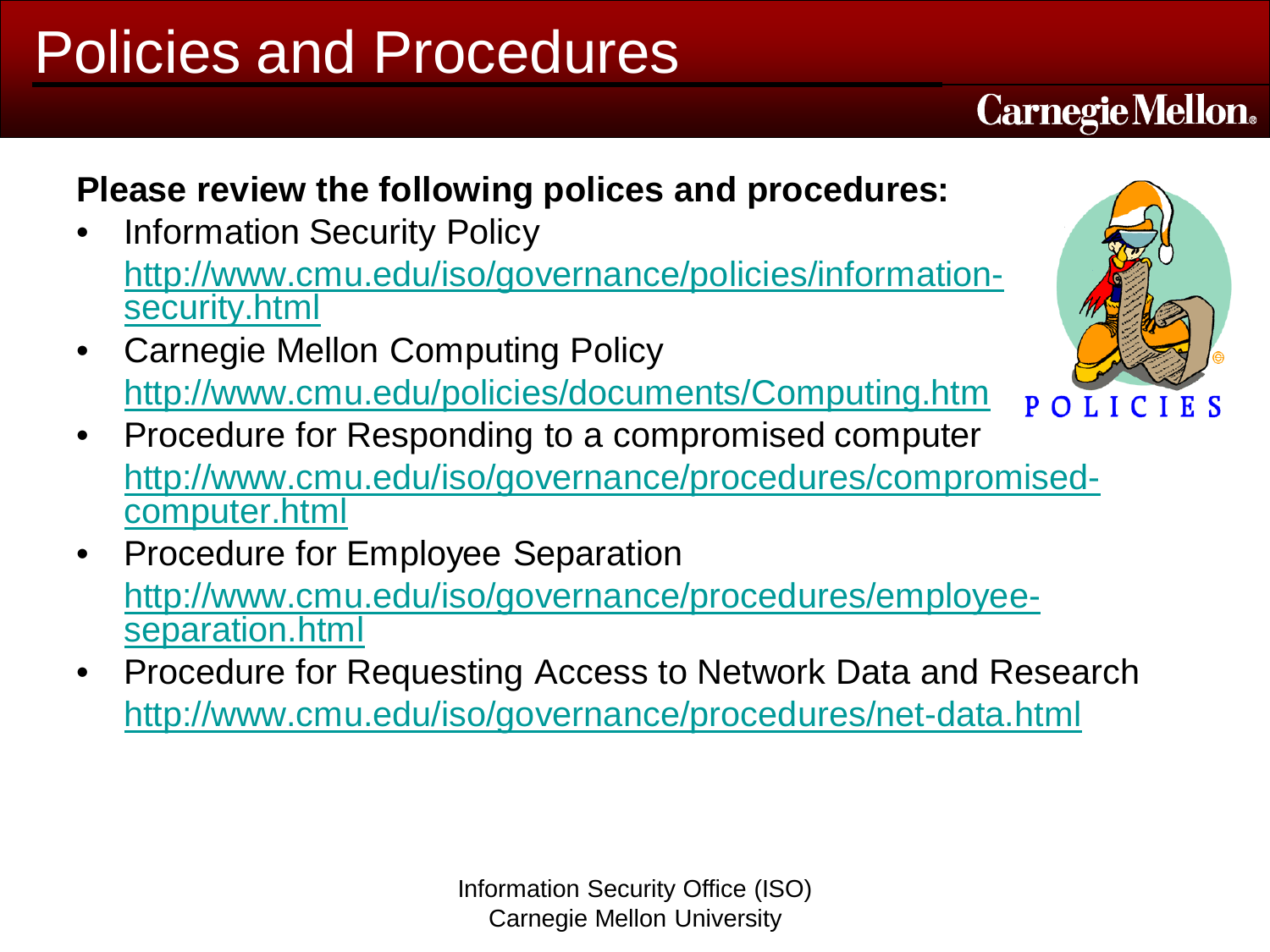



## Identity Theft

Information Security Office(ISO) [www.cmu.edu/iso](http://www.cmu.edu/iso) Computing Services [www.cmu.edu/computing](http://www.cmu.edu/computing)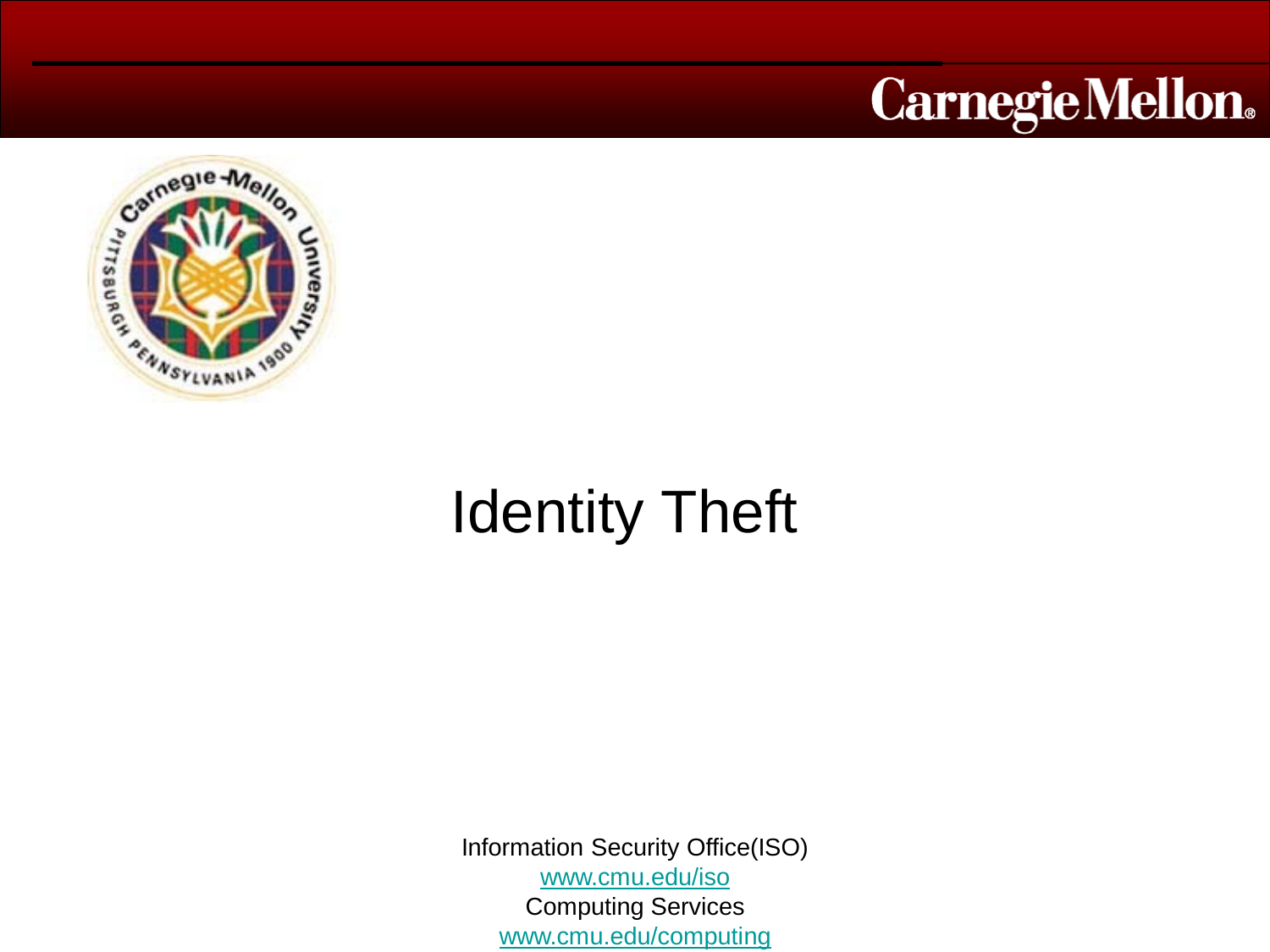Identity Theft is a crime in which an impostor obtains key pieces of personal Identifying Information (PII) such as Social Security Numbers and driver's license numbers and uses them for their own personal gain.

**Carnegie Mellon.** 

Information Security Office(ISO) www.cmu.edu/iso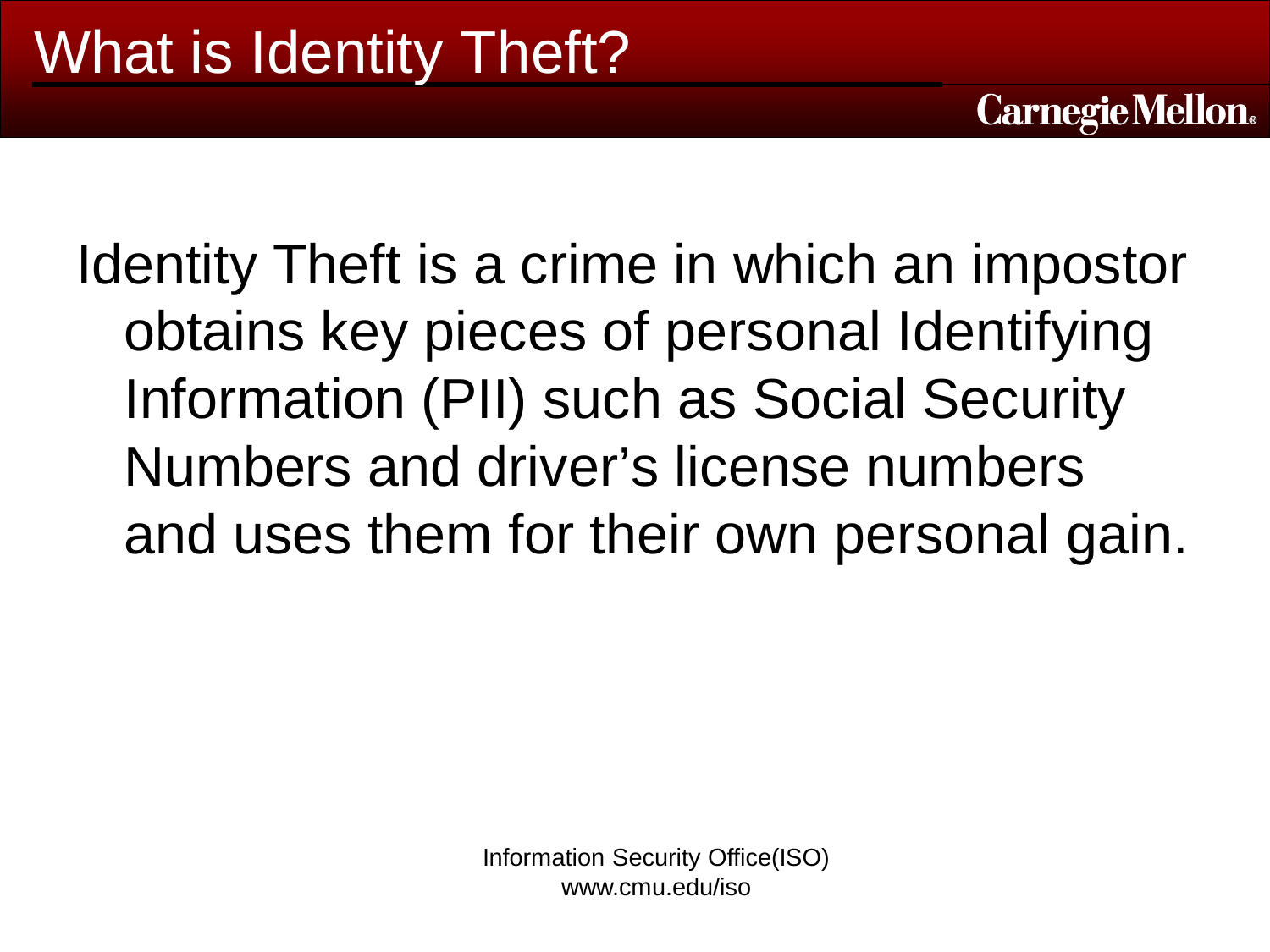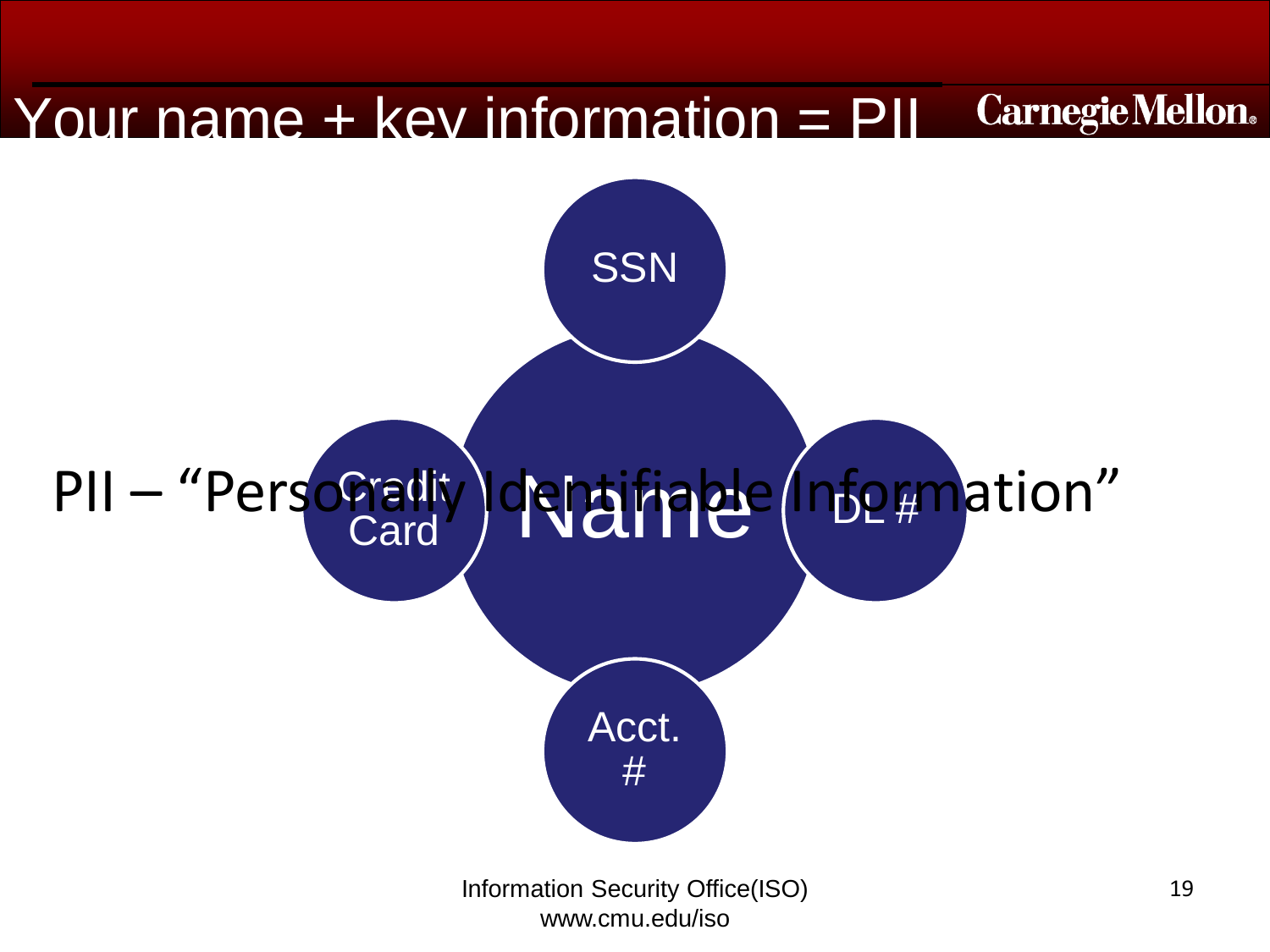### How does it happen?

### **Carnegie Mellon.**

- Stolen wallet
	- Driver license ID
	- Credit cards
	- Debit cards
	- Bank accounts checks; last withdrawal banking statement
	- Health insurance
	- Auto registration and insurance card
	- Frequent flyer card
- Pilfered mail
- Computer virus
- Phishing and Social Engineering
	- Links to fraudulent web sites
	- Email
	- Phone call
	- Mail
- Social Networking account
- License plate
- Health records
- Financial Data

Information Security Office(ISO) www.cmu.edu/iso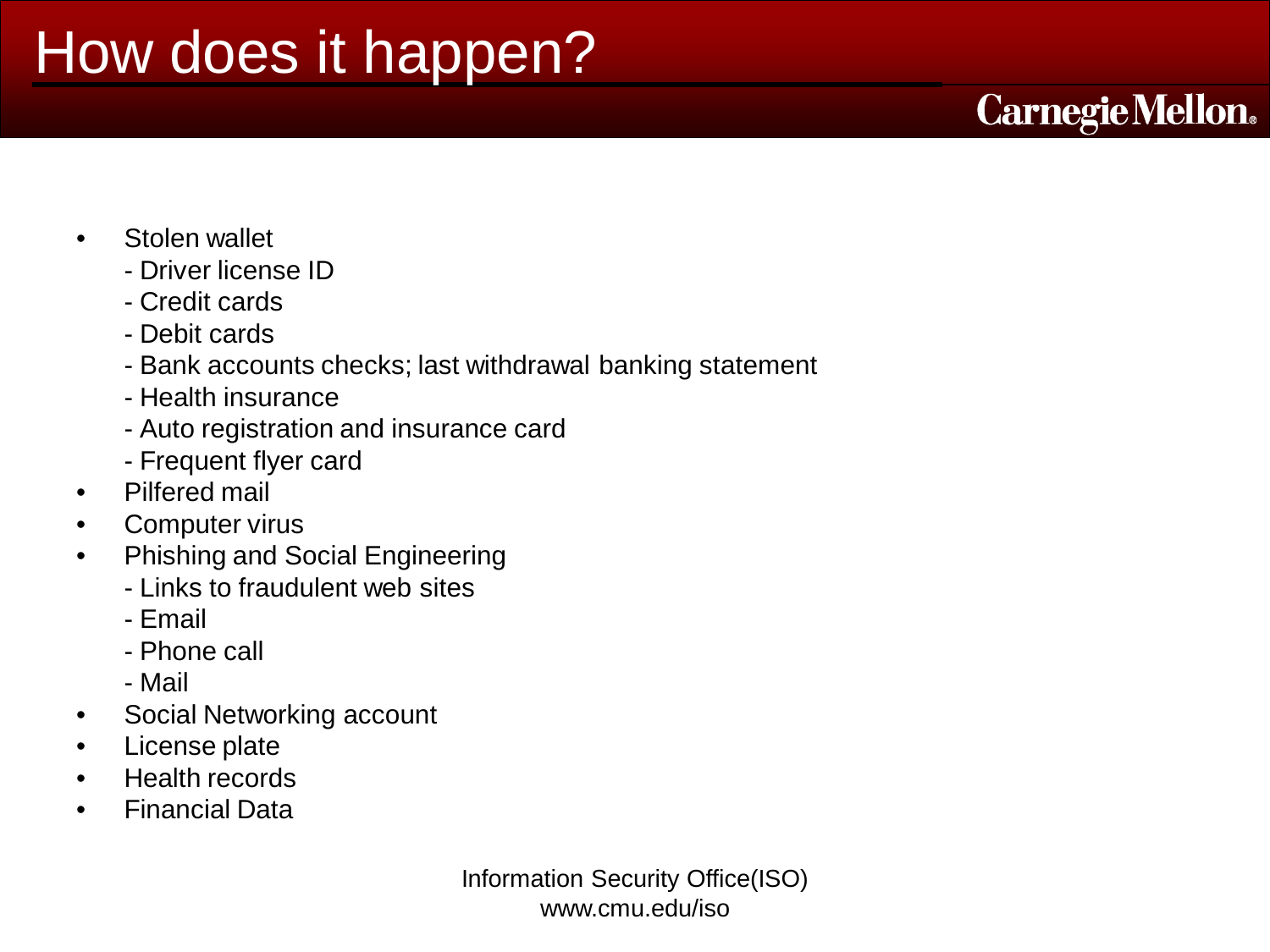## Identity Theft related crimes include

- Check fraud
- Credit card fraud
- Financial Identity Theft
- Criminal identity theft
- Governmental identity theft
- License plate number identity theft
- Mortgage fraud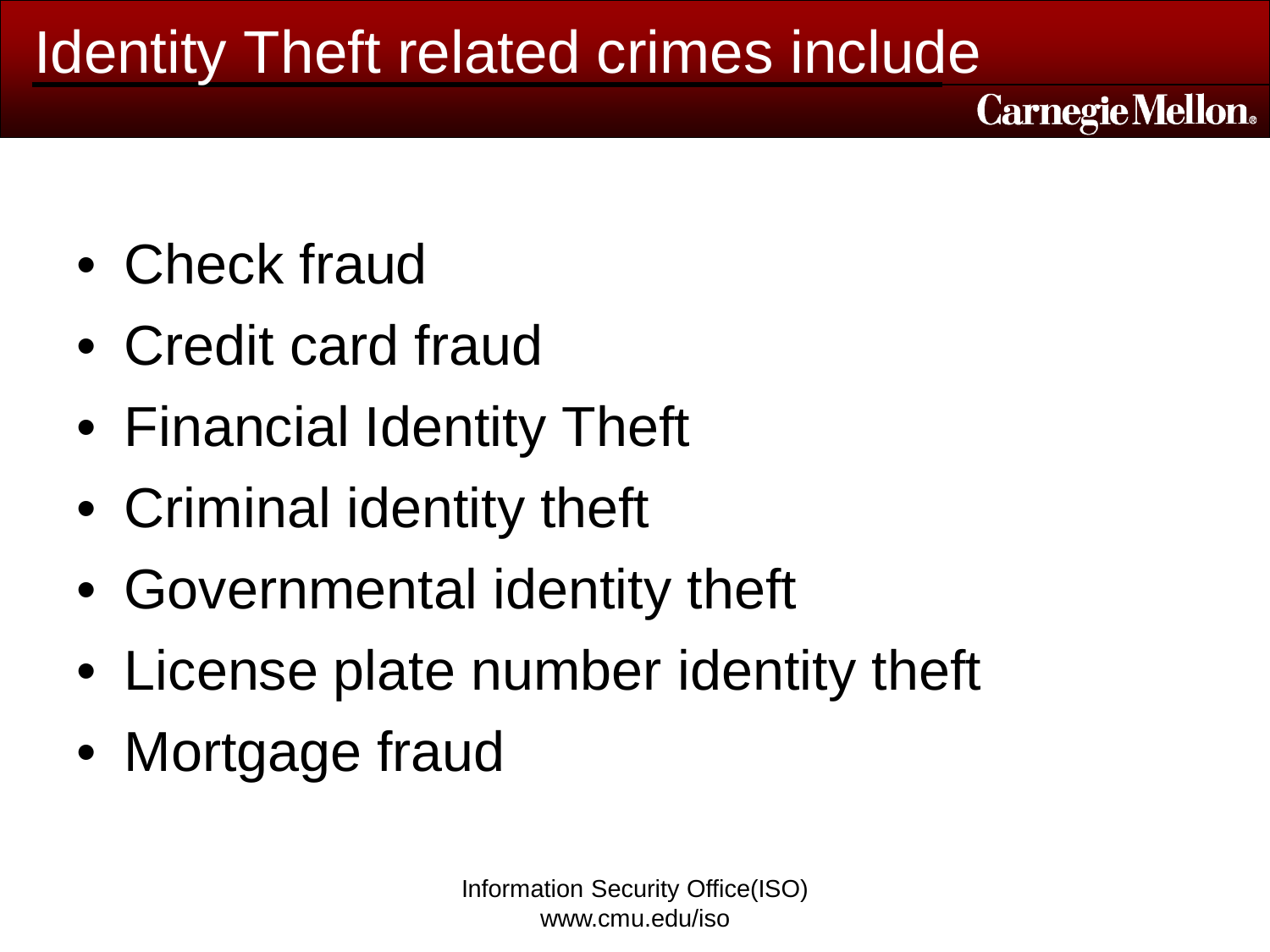### Good and bad news

### 2003 **2007** US Adult Identity Fraud 10.1 m 8.4 m 2006 One year fraud amount 55.7 b 49.3 b The mean per fraud victim 6,278 5,720 The mean for the resolution Time per victim 40 hr 25 hr

Information Security Office(ISO) www.cmu.edu/iso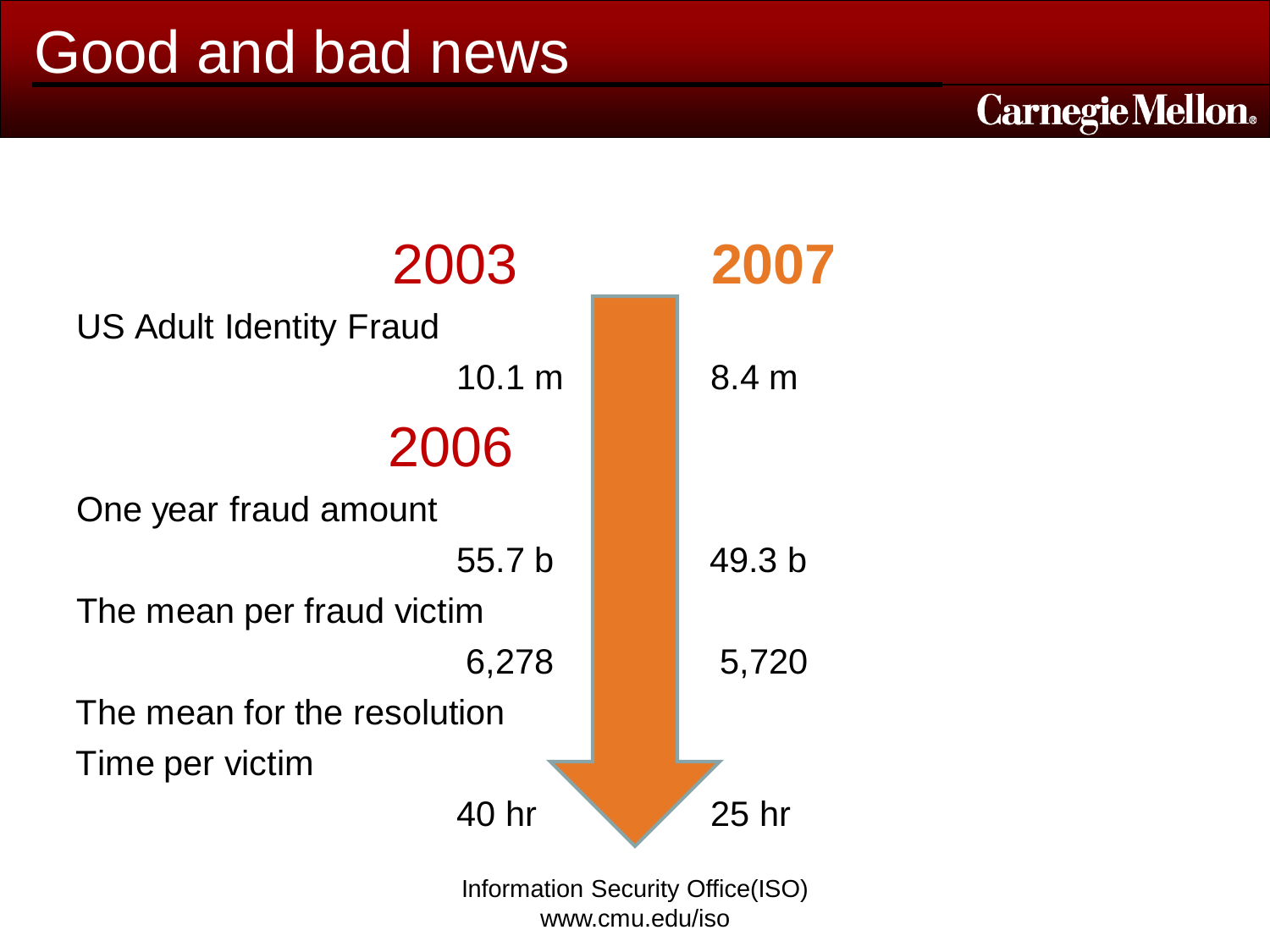### The threat of identity theft hits close to home

**Carnegie Mellon.** 



This is my street. 1 out of every 33 people means someone on my street will have their identity stolen this year.

Information Security Office(ISO) www.cmu.edu/iso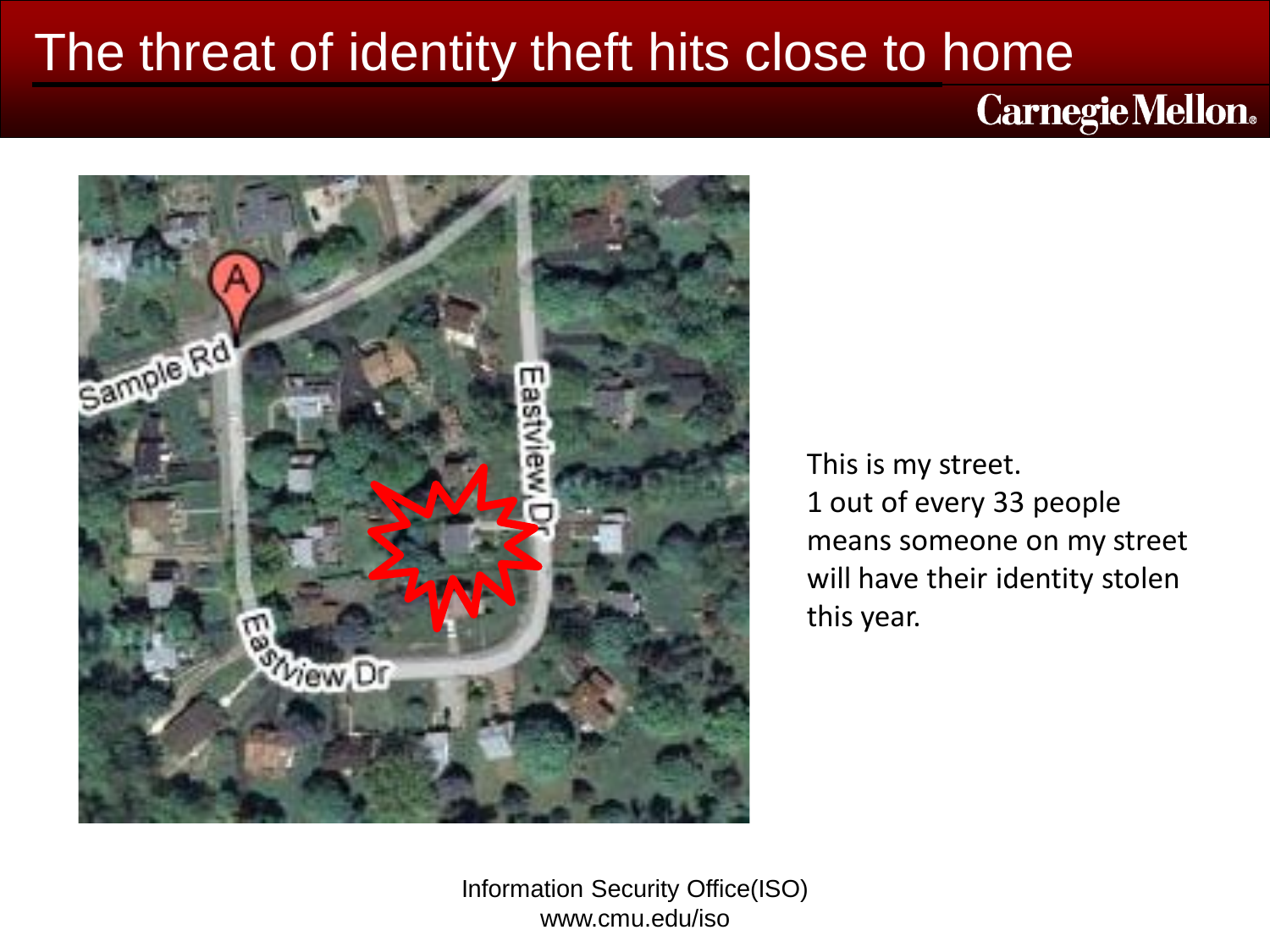### Protect yourself from Identity Theft

### **Carnegie Mellon.**

Protecting Yourself from Identity Theft - Computing Services ISO - Carneg...

http://www.cmu.edu/iso/aware/idtheft/protect/index.html

### **Carnegie Mellon**

**INFORMATION SECURITY OFFICE** 

### Protecting Yourself from Identity Theft

The following tips can help you lower your risk of becoming a victim\*\*\*;

- 1. Protect your Social Security number
- 2. Fight *phishing* do not take the bait
- 3. Keep your identity from getting trashed
- 4. Control your personal financial information
- 5. Shield your computer from viruses and spyware
- 6. Click with caution
- 7. Check your bills and bank statements
- 8. Stop pre-approved credit offers
- 9. Ask questions
- 10. Check your credit reports for free

\*\*\* = Adapted from the California Office of Privacy Protection - Top 10 Tips for Identity Theft Protection.

### 1. Protect your Social Security number

Do not carry your Social Security card in your wallet.

If your health plan (other than Medicare) or another card uses your Social Security number, ask the company for a different number.

For more information, visit the Social Security website and read Identity Theft and Your Social Security Number

### $2.$ Fight phishing - do not take the bait

Scam artists phish for victims by pretending to be banks, stores or government agencies. They do this over the phone, in emails and through regular mail. Do not give out your personal information - unless you made the contact.

Do not believe the number displayed by your phone's Caller ID as they can be easily faked<br>(often called **vishing.)** Instead, ask for your case or ticket number and tell them you will call<br>them back. Then call the **publicit** and tell them you are calling in reference to the case or ticket number.

Do not respond to a request to verify your account number or password - unless you made the contact. Legitimate companies do not request this kind of information in this way.

### Information Security Office(ISO) www.cmu.edu/iso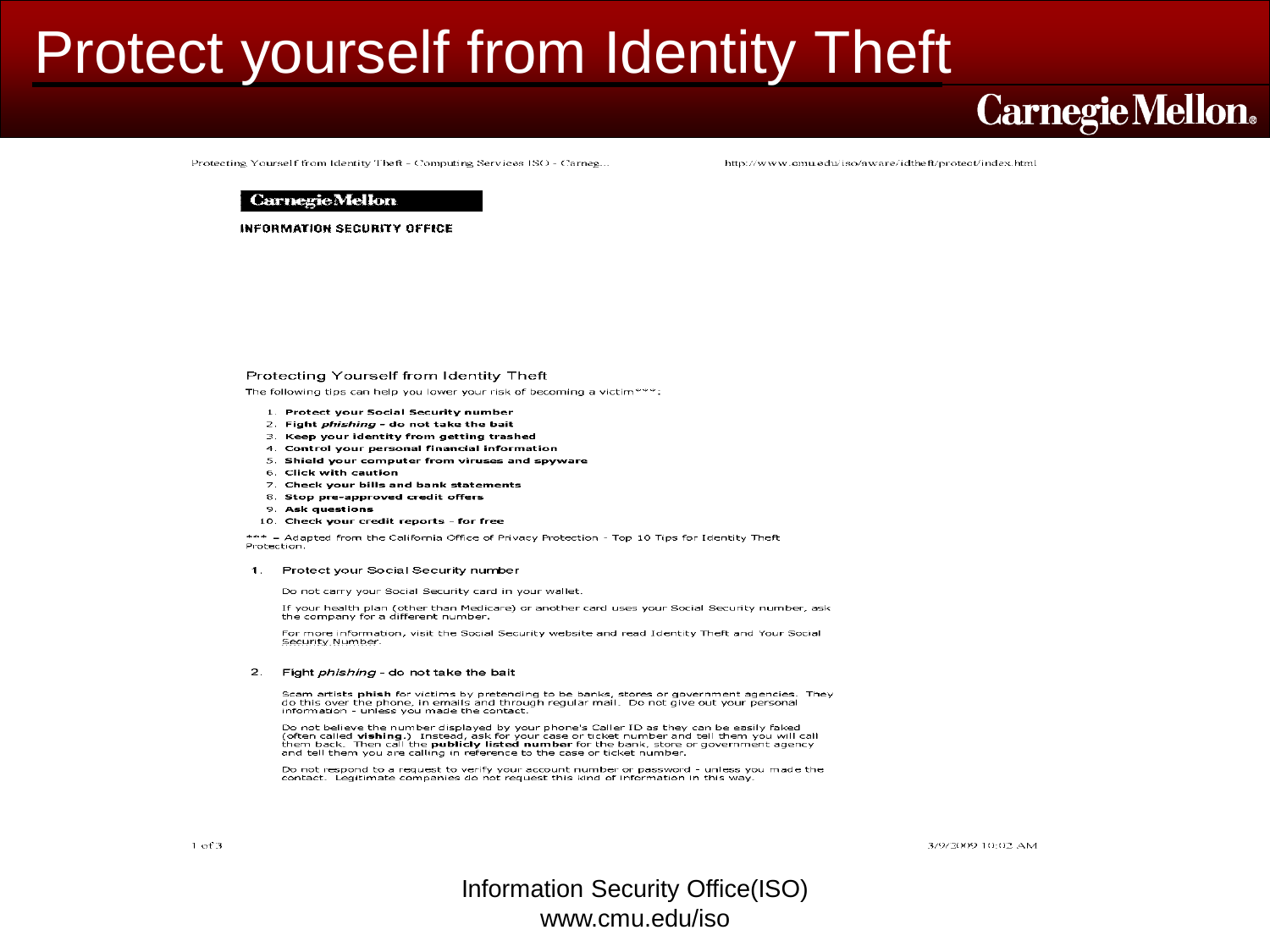If you suspect that you are a victim of identity theft;

<http://www.cmu.edu/iso/aware/idtheft/notify/index.html>

- 1. Report identity theft to your local police department
- 2. Contact the fraud hotline at the Social Security Administration (SSA), if your social security was stolen

- 3. Contact the fraud department of the three major credit bureaus
	- Equifax
	- Experian
	- Trans Union
- 4. Contact your creditors or bank when suspecting that your credit card, debit card or bank account is compromised.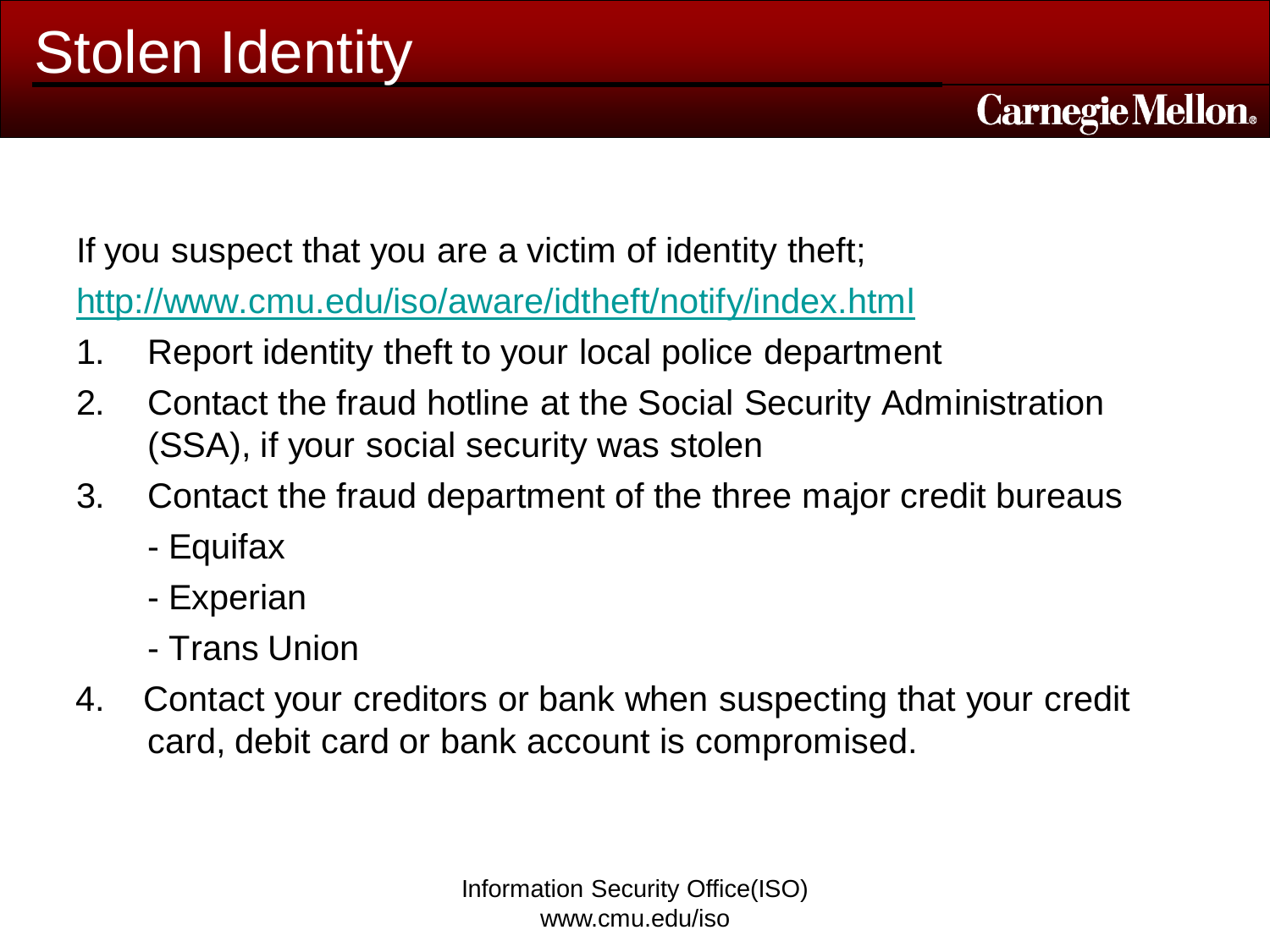## What About Everyone Else?

- 1. We can help keep others safe from identity theft!
- 2. What happens when we don't?
	- PA Breach of Personal Information Notification Act

- What To Do If You Suspect A Breach
- ISO Breach Handling Process
- 3. Proper Handling of Sensitive Data How To Avoid Breaches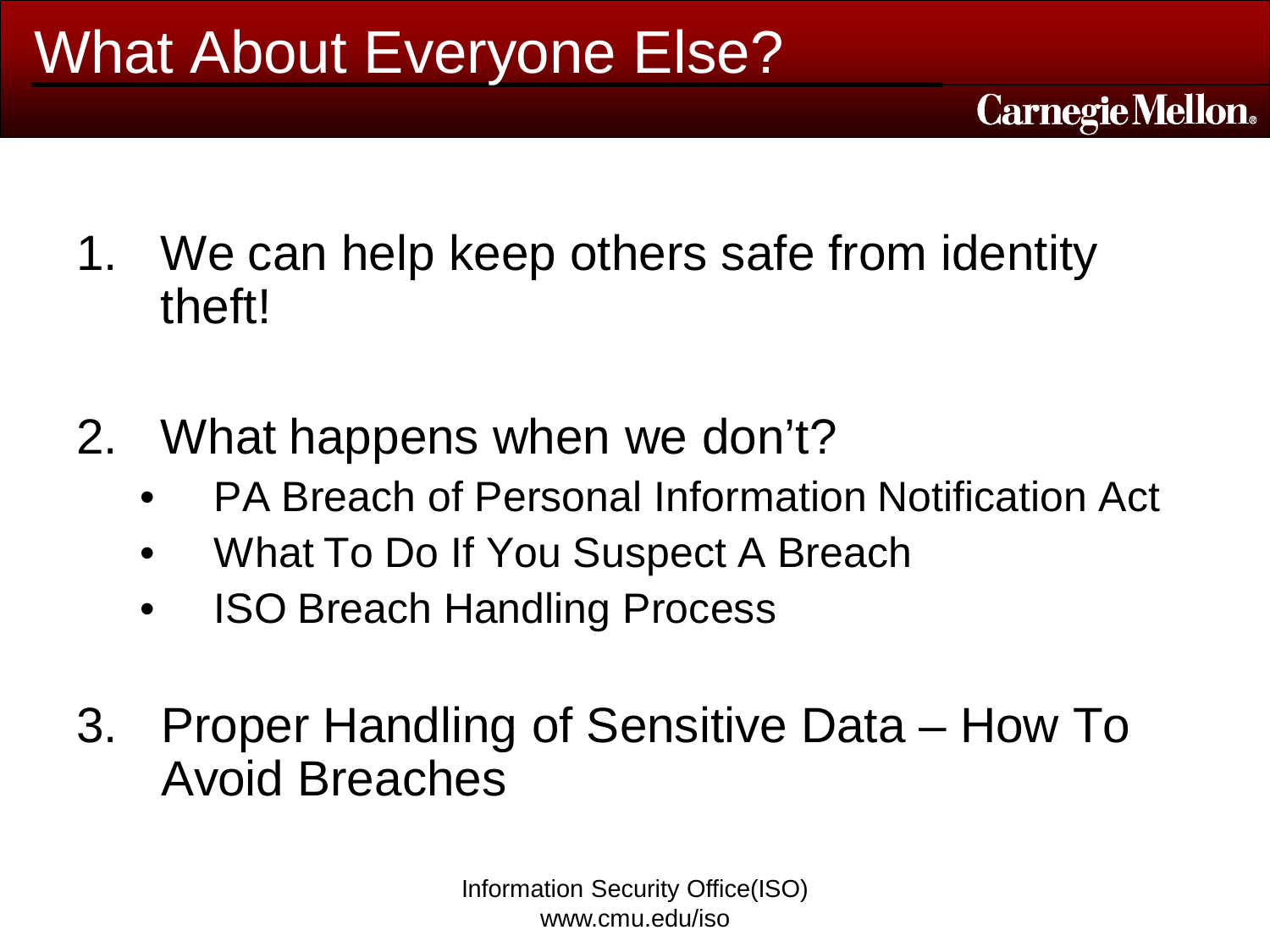### Common CMU Sources of Identity Data

- Old Class and Grade rosters
- Old Salary files
- Any Excel export file from central systems (e.g. HRIS, SIS, etc.)
- Shadow systems (e.g. local financial aid, admission applications, etc.)
- Research datasets
- Locally stored email
- Old backups & media

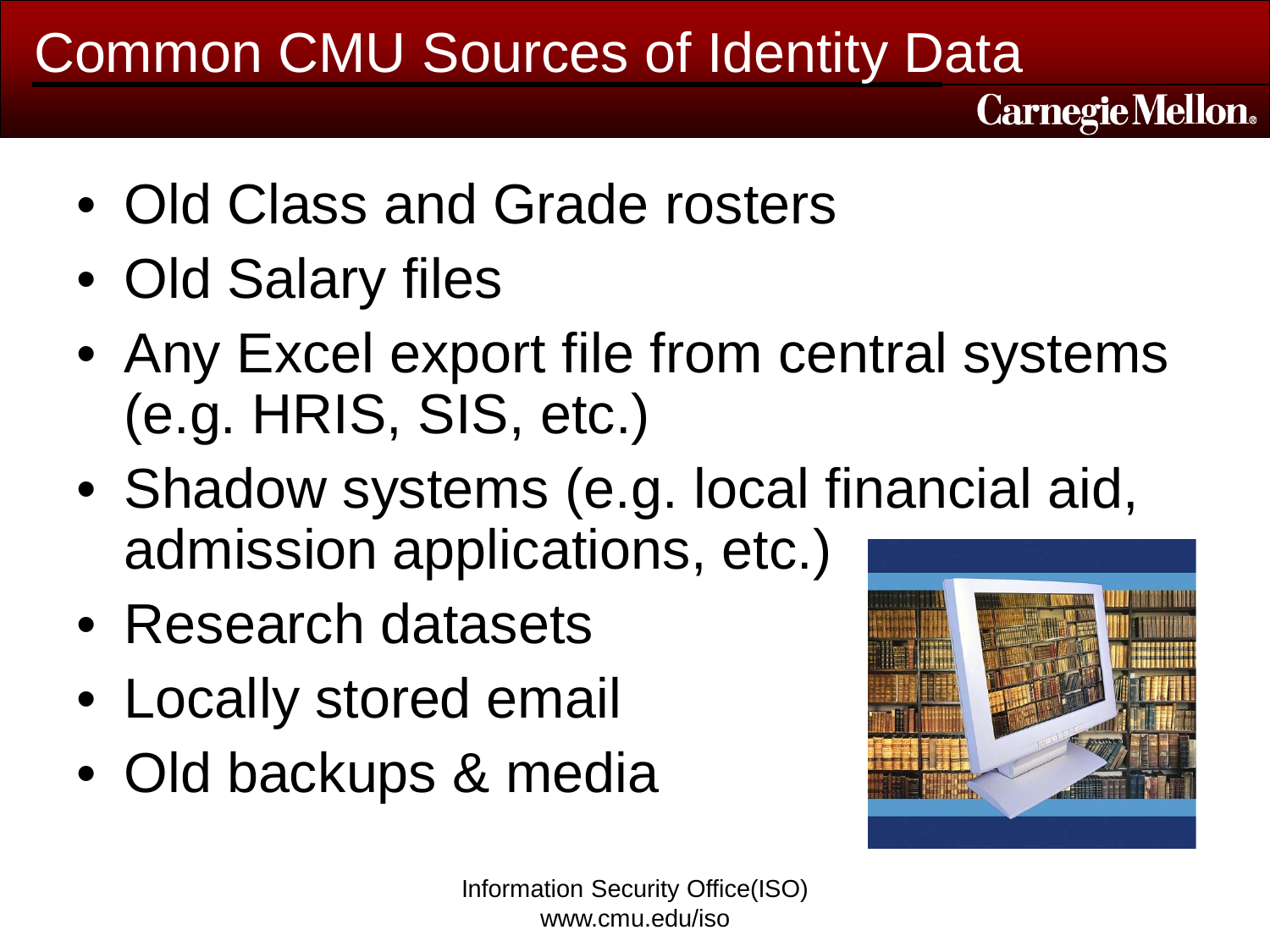### PA Breach of Personal Information Notification Act 1/2 **Carnegie Mellon.**

• Effective June 20, 2006

• Triggered when computerized "Personal Information" is compromised

• Notification must be made "without unreasonable delay"

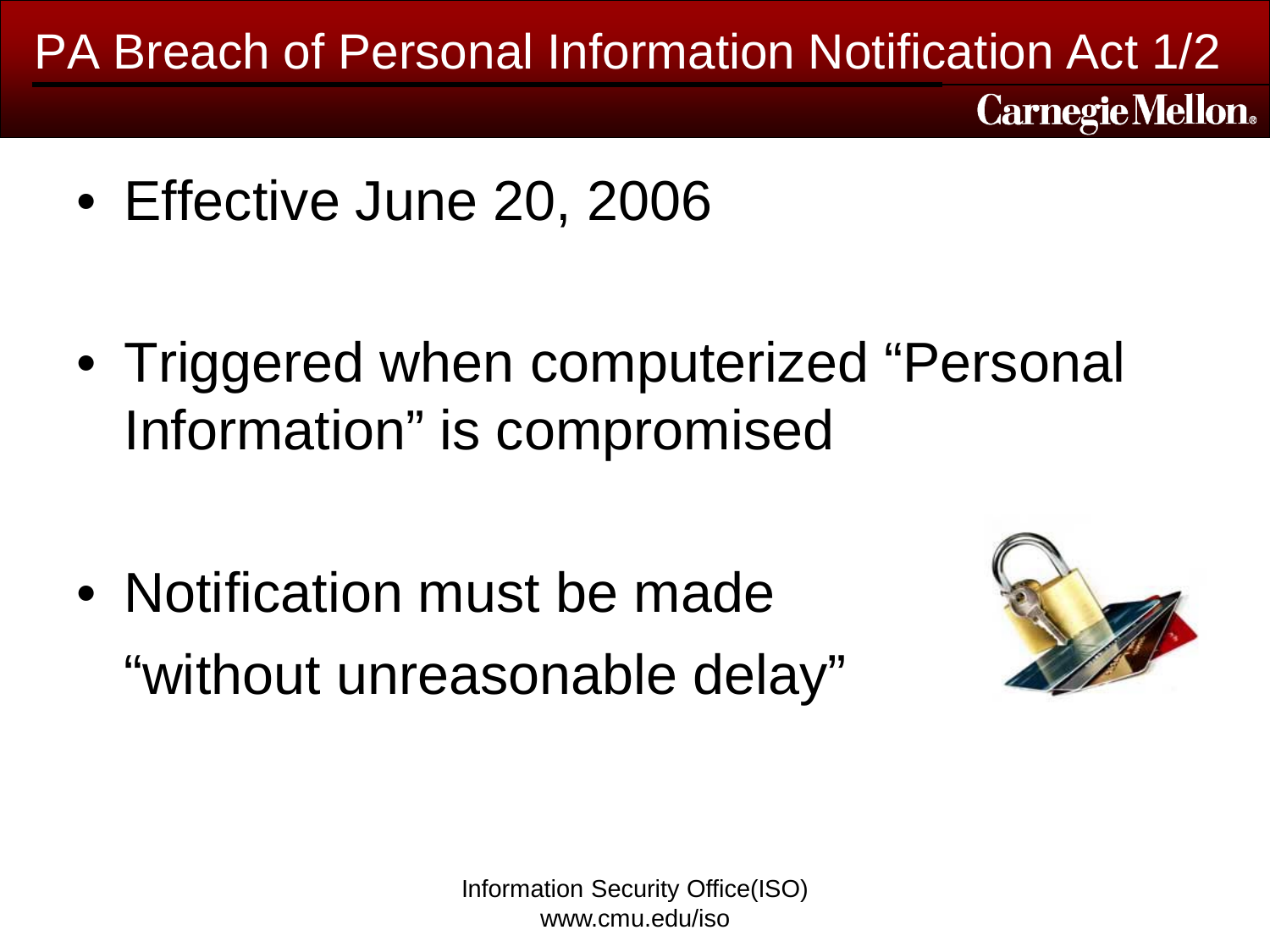### PA Breach of Personal Information Notification Act 2/2

- **Carnegie Mellon.**
- "Personal Information" = First name (or first initial) and Last name linked with one or more of:
	- Social Security Number
	- Driver's License Number
	- Financial Account Number or Credit or Debit Card Number with any required access code or password in un-encrypted or un-redacted form



• Or if encrypted and the encryption is breached/involves a person with access to the encryption key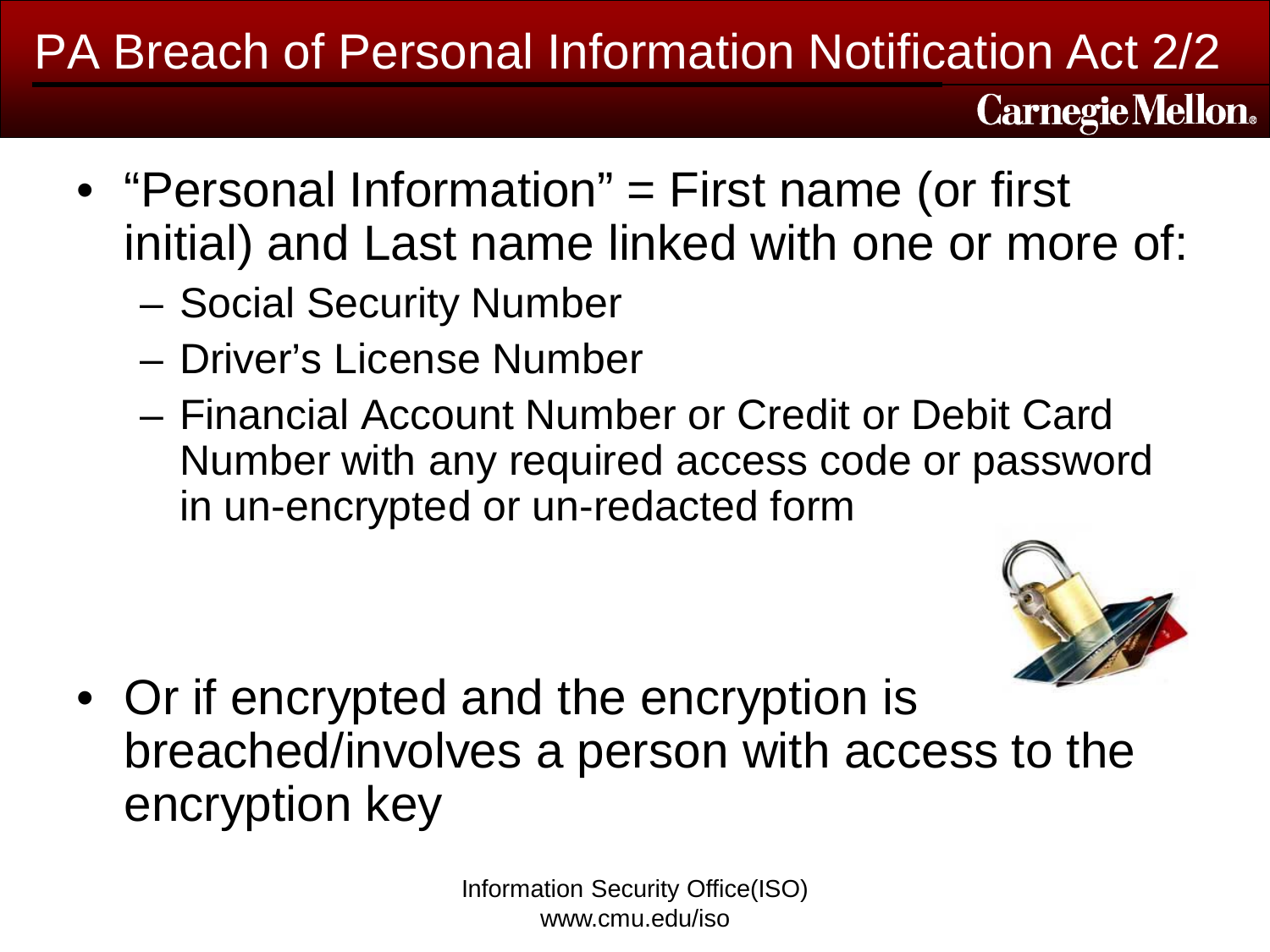## What To Do If You Suspect A Breach

Responding to a Compromised/Stolen Computer <http://www.cmu.edu/iso/governance/procedures/compromised-computer.html>

Compromised - Reasonable suspicion of unauthorized interactive access

- 1. Disconnect From Network
- 2. Do NOT Turn Off
- 3. Do NOT Use/Modify
- 4. Contact ISO & Dept Admin
- 5. Preserve External Backups/Logs
- 6. Produce Backups/Logs/Machine ASAP For Investigation



**Carnegie Mellon.** 

Also report stolen computers

Information Security Office(ISO) www.cmu.edu/iso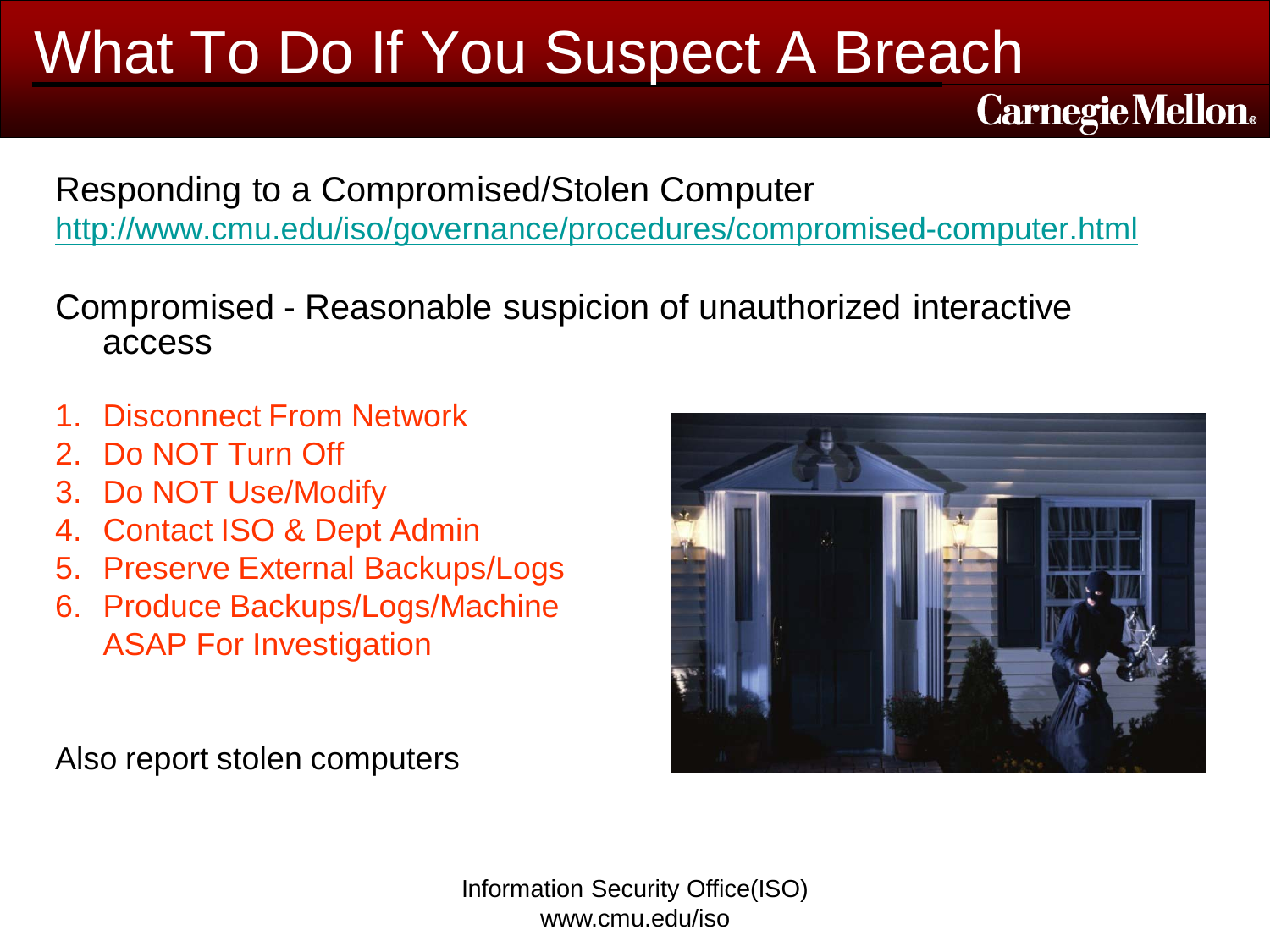## ISO Breach Handling Process

### The ISO:

- 1. Confirm compromise, notifiable data, and likelihood of data breach (stolen laptop = data breach)
- 2. If data breach proceed to notification



**Carnegie Mellon.** 

The ISO, the organization, & General Counsel's Office:

- 3. Identify population and locate current contact info via alumni records
- 4. Draft & send notification letter and interface w/ law enforcement and consumer reporting agencies as required
- 5. Operate call center and respond to legal action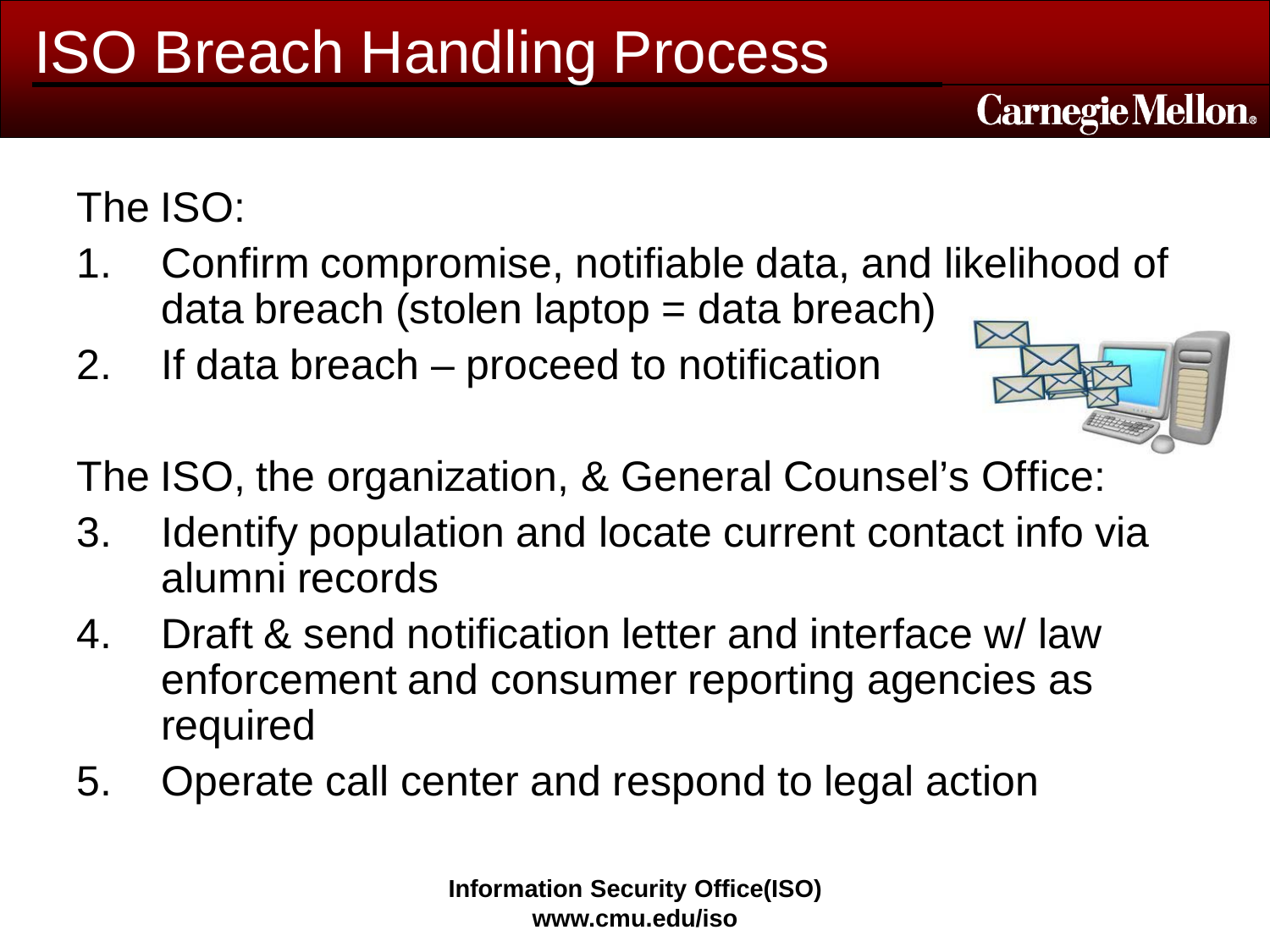## Proper Handling of Sensitive Data 1/5

1. Know what data is stored on your personal computer



<http://www.cmu.edu/computing/doc/security/identity/intro.html>

**Carnegie Mellon.** 

Training video and material on how to install and run Identity Finder is available at

<http://www.cmu.edu/iso/aware/id-finder/index.html>

Information Security Office(ISO) www.cmu.edu/iso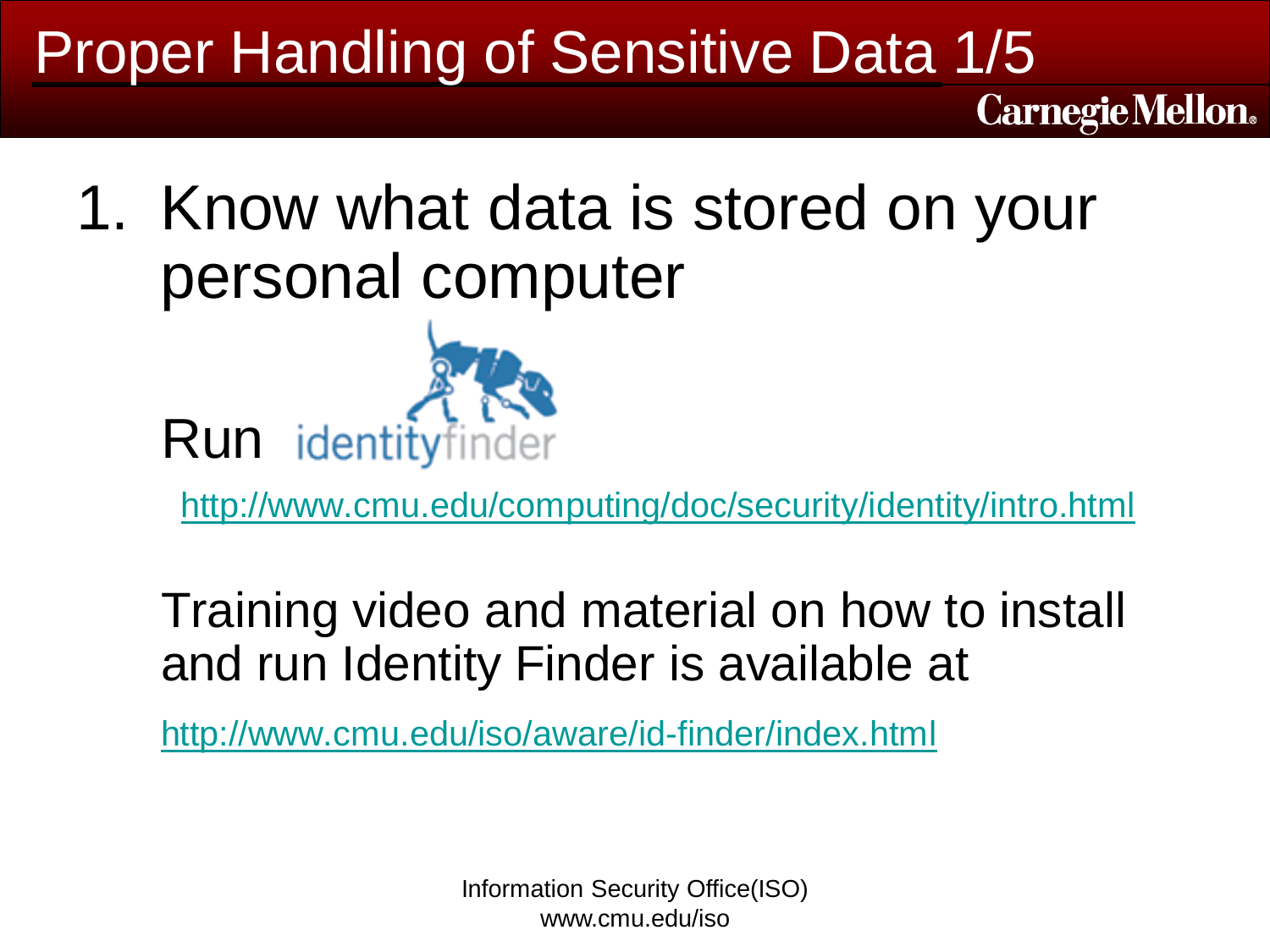## Proper Handling of Sensitive Data 2/5

**Carnegie Mellon.** 

# 2. Delete or redact what you don't absolutely need.



Identity Finder for Windows (Commercial)

<http://www.cmu.edu/computing/doc/security/identity/index.html>

Tools Matrix for Windows, Mac Unix [http://www.cmu.edu/computing/security/secure/tools/data](http://www.cmu.edu/computing/security/secure/tools/data-sanitization-tools.html)[sanitization-tools.html](http://www.cmu.edu/computing/security/secure/tools/data-sanitization-tools.html)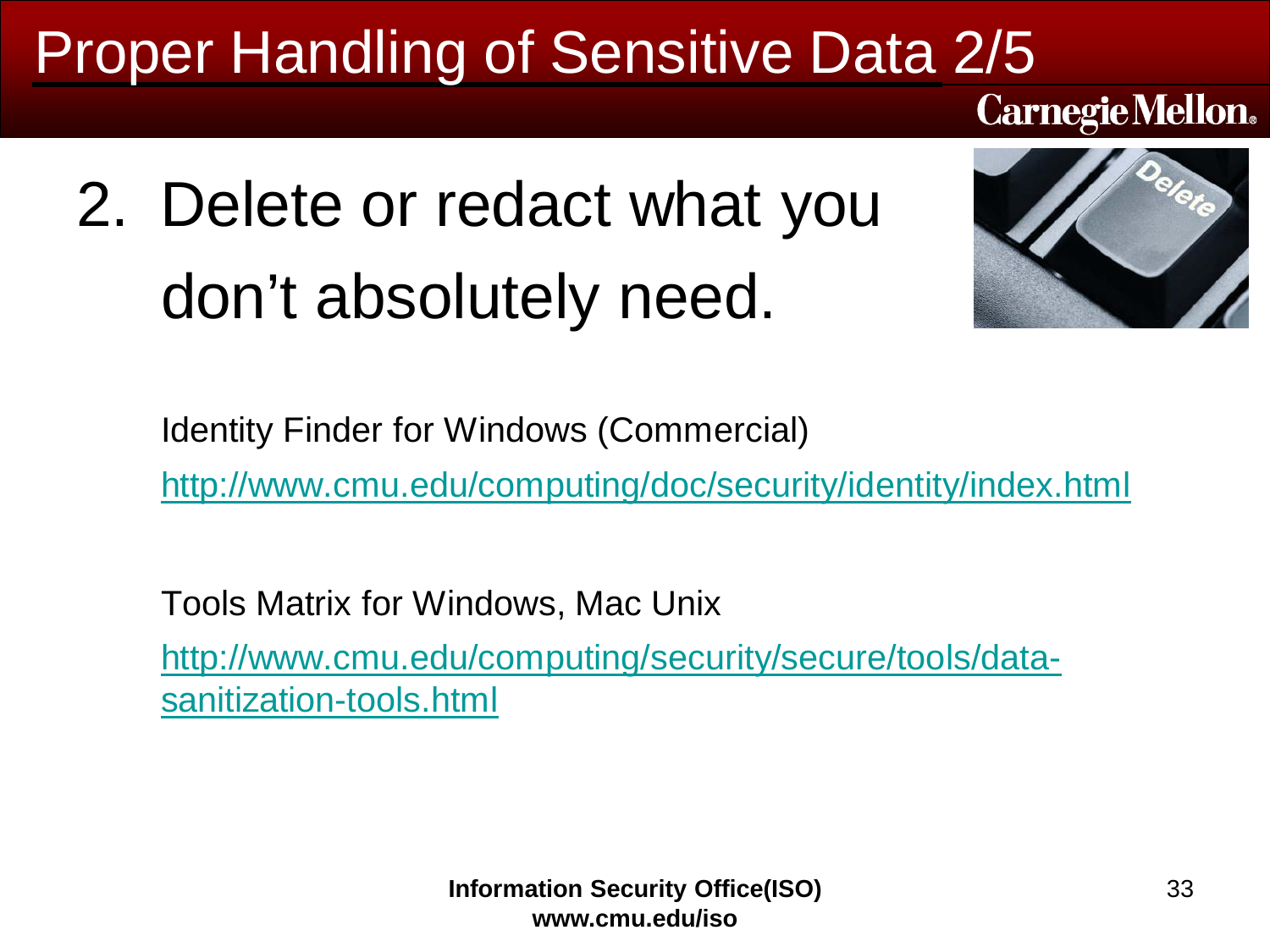## Proper Handling of Sensitive Data 3/5

**Carnegie Mellon.** 

3. Don't store it on your personal computer especially not on your laptop or home computer.



If you must store sensitive data, check with your departmental computing administrator about options to store it on a secured file server, one with robust access control mechanisms and encrypted transfer services.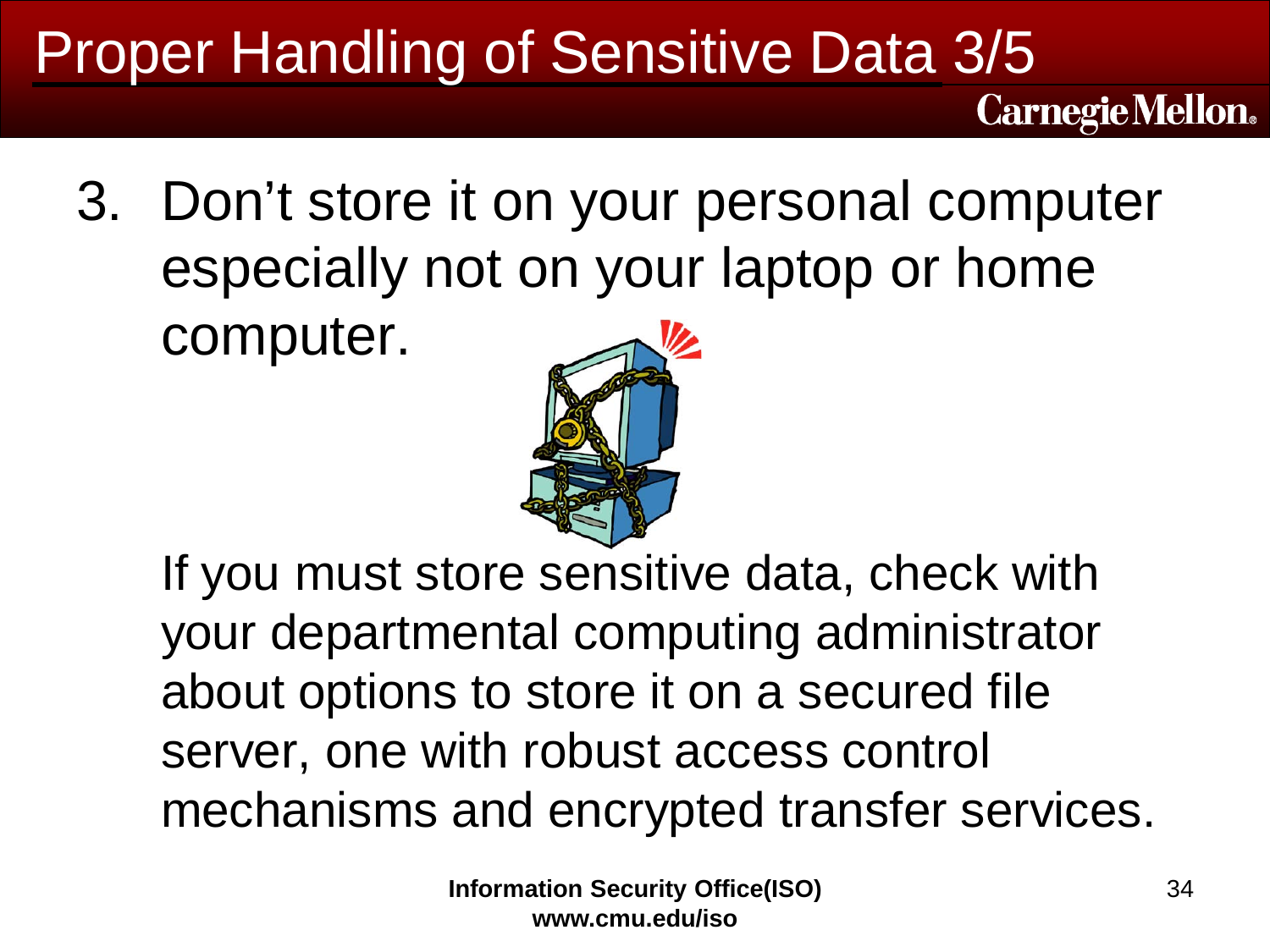## Proper Handling of Sensitive Data 4/5

- 4. If you must store it on your personal computer
	- A. Follow the "Securing your Computer guidelines" [http://www.cmu.edu/computing/documentation/secure\\_general/](http://www.cmu.edu/computing/documentation/secure_general/secure_general.html) [secure\\_general.html](http://www.cmu.edu/computing/documentation/secure_general/secure_general.html)
	- B. Password protect the file if possible
	- C. Encrypt the file (Identity Finder's Secure Zip, Computing Services,PGP Desktop or TrueCrypt)

[http://www.cmu.edu/computing/doc/security/encrypt/overview.ht](http://www.cmu.edu/computing/doc/security/encrypt/overview.html) [ml](http://www.cmu.edu/computing/doc/security/encrypt/overview.html)

[http://www.pgp.com/products/desktop\\_home/index.html](http://www.pgp.com/products/desktop_home/index.html) <http://www.truecrypt.org/>

> **Information Security Office(ISO)** www.cmu.edu/iso

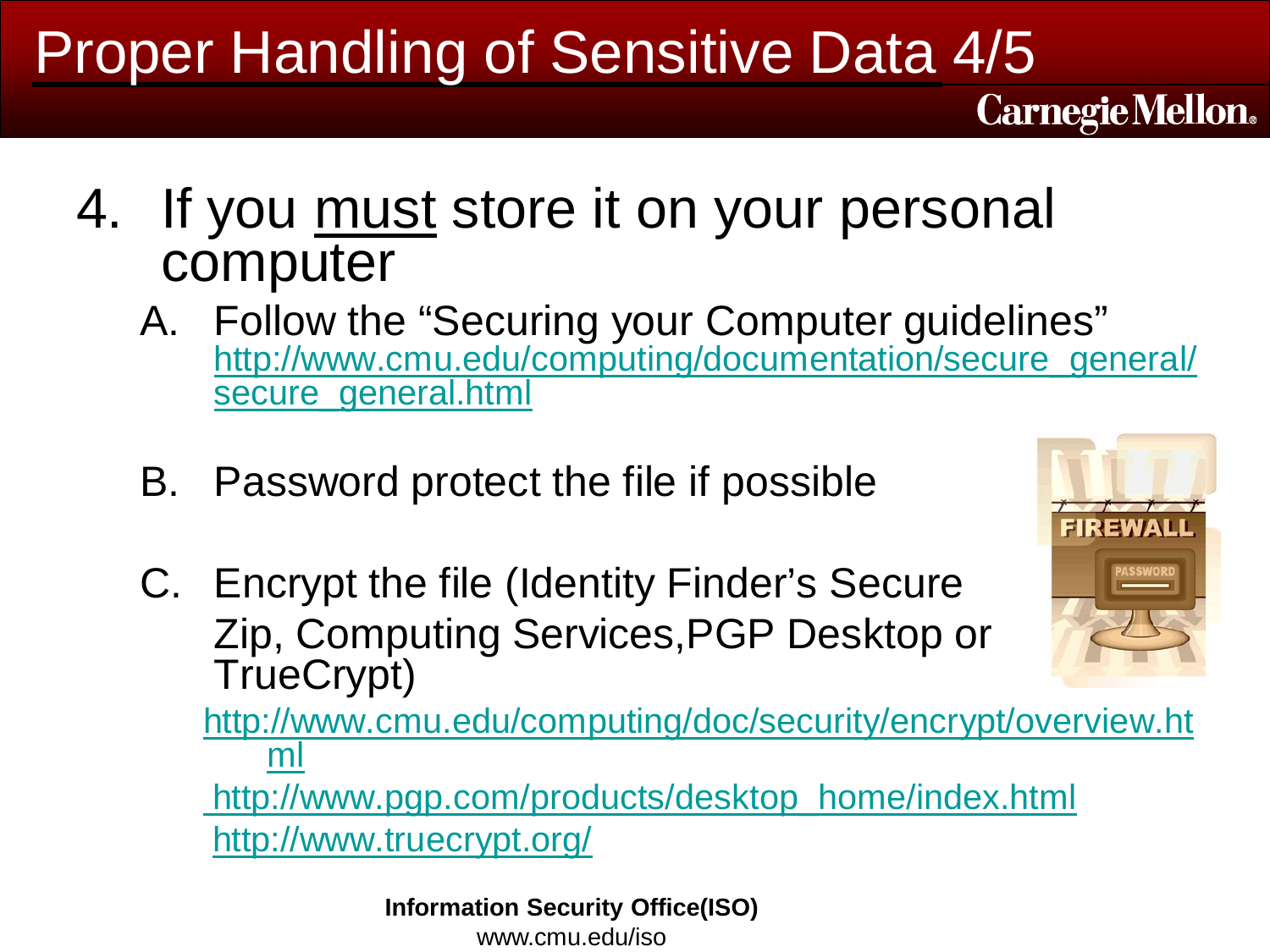## Proper Handling of Sensitive Data 5/5

- 4. If you must store it on your personal computer (cont.)
	- D. Only transmit via encrypted protocols (NOT Telnet, FTP, or Windows File Shares – instead use SCP and SFTP)
	- E. Reformat and/or destroy your hard drive before disposal or giving your computer to someone else [http://www.cmu.edu/iso/governance/guidelines/data](http://www.cmu.edu/iso/governance/guidelines/data-sanitization.html)[sanitization.html](http://www.cmu.edu/iso/governance/guidelines/data-sanitization.html)



- F. Secure delete it as soon as feasible [http://www.cmu.edu/computing/security/secure/tools/data](http://www.cmu.edu/computing/security/secure/tools/data-sanitization-tools.html)[sanitization-tools.html](http://www.cmu.edu/computing/security/secure/tools/data-sanitization-tools.html)
- G. Secure your backups and media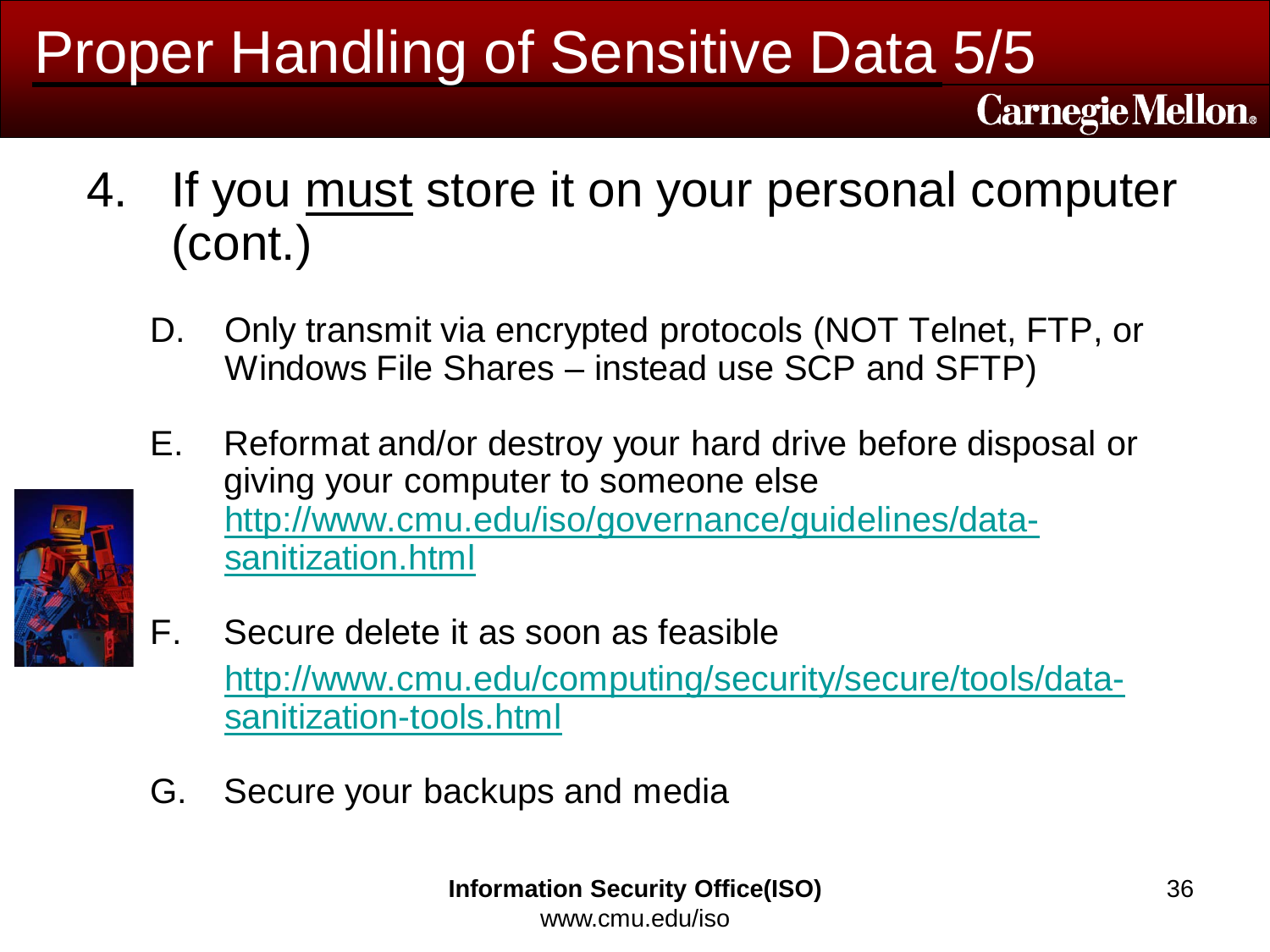Questions, Concerns, Feedback? [iso@andrew.cmu.edu](mailto:iso@andrew.cmu.edu)

**Carnegie Mellon.** 

A copy of the presentation is available at <http://www.cmu.edu/iso/aware/presentation/sec101-idtheft.pdf>

Identity Finder Training material and video are available at <http://www.cmu.edu/iso/aware/id-finder/index.html>

Practice Safe Computing

<http://www.cmu.edu/iso/aware/pledge/index.html>

Information Security Office(ISO) www.cmu.edu/iso